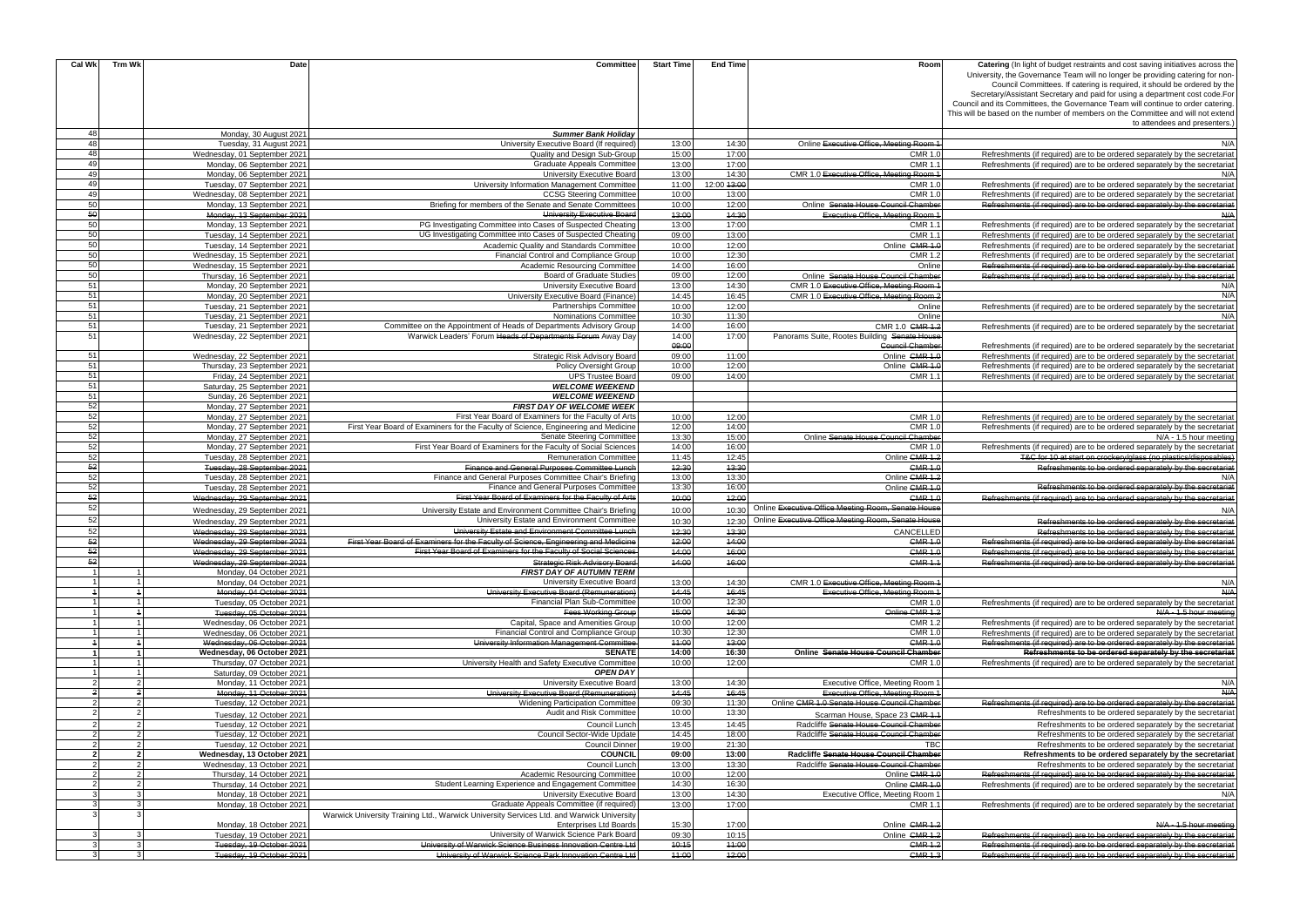|                                    | Tuesday, 19 October 2021                                                                     | University of Warwick Science Park Concepts Ltd                                 | 13:00                | 13:30                | Online CMR 1.2                                             | Refreshments (if required) are to be ordered separately by the secretaria                                                                                |
|------------------------------------|----------------------------------------------------------------------------------------------|---------------------------------------------------------------------------------|----------------------|----------------------|------------------------------------------------------------|----------------------------------------------------------------------------------------------------------------------------------------------------------|
|                                    | Tuesday, 19 October 2021                                                                     | <b>Warwick Learning Limited</b>                                                 | 13:30                | 14:30                | Online CMR 1.3                                             | Refreshments (if required) are to be ordered separately by the secretarial                                                                               |
|                                    | Tuesday, 19 October 2021                                                                     | Research Governance and Ethics Committee                                        | 15:00                | 17:00                | Online CMR 1.2                                             | T&C for 12 at start on crockery/glass (no plastics/disposables)                                                                                          |
|                                    | Wednesday, 20 October 2021<br>$\overline{3}$                                                 | Quality and Design Sub-Group                                                    | 40:00                | 42:00                | CMR 1.0                                                    | Refreshments (if required) are to be ordered separately by the secretariat                                                                               |
|                                    | $\mathcal{B}$<br>Wednesday, 20 October 2021                                                  | Investment Sub-Committee                                                        | 13:00                | 15:00                | Online                                                     | N/A                                                                                                                                                      |
|                                    | $\mathcal{R}$<br>Thursday, 21 October 2021                                                   | <b>CCSG Executive Committee</b>                                                 | 09:00                | 12:30                | CMR 1.2                                                    | Refreshments (if required) are to be ordered separately by the secretariation                                                                            |
|                                    | $\mathcal{A}$<br>Thursday, 21 October 2021                                                   | Academic Quality and Standards Committee                                        | 10:00                | 12:00                | Online CMR 1.                                              | Refreshments (if required) are to be ordered separately by the secretaria                                                                                |
|                                    | $\mathcal{A}$<br>Thursday, 21 October 2021                                                   | <b>Research Committee</b>                                                       | 14:00                | 16:30                | Online CMR 1.                                              | Refreshments (if required) are to be ordered separately by the secretaria                                                                                |
|                                    | $\mathcal{A}$<br>Saturday, 23 October 2021                                                   | <b>OPEN DAY</b>                                                                 |                      |                      |                                                            |                                                                                                                                                          |
|                                    | Monday, 25 October 2021                                                                      | <b>Steering Committee</b>                                                       | 13:30                | 15:00                | Online CMR 1.0 Senate House Council Chamber                | N/A - 1.5 hour meeting                                                                                                                                   |
|                                    | Monday, 25 October 2021                                                                      | PG Investigating Committee into Cases of Suspected Cheating                     | 13:00                | 17:00                | <b>CMR 1.</b>                                              | Refreshments (if required) are to be ordered separately by the secretaria                                                                                |
|                                    | Tuesday, 26 October 2021                                                                     | <b>Committee Secretaries' Meeting</b>                                           | 10:00                | 12:00                | Online CMR 1.                                              | Refreshments (if required) are to be ordered separately by the secretaria                                                                                |
|                                    | Tuesday, 26 October 2021                                                                     | University Information Management Executive Committee                           | 12:30                | 14:30                | CMR 1.                                                     | Refreshments (if required) are to be ordered separately by the secretaria                                                                                |
|                                    | Tuesday, 26 October 2021                                                                     | Faculty Education Committee (Social Sciences)                                   | 14:00                | 16:00                | Secretariat to meet in CMR 1.                              |                                                                                                                                                          |
|                                    |                                                                                              |                                                                                 |                      |                      | Main meeting now online Senate House Counc                 |                                                                                                                                                          |
|                                    |                                                                                              |                                                                                 |                      |                      |                                                            |                                                                                                                                                          |
|                                    |                                                                                              |                                                                                 |                      |                      | Chambe                                                     | Refreshments (if required) are to be ordered separately by the secretariat                                                                               |
|                                    | Wednesday, 27 October 2021                                                                   | <b>Academic Staff Committee</b>                                                 | 40:00                | 42:00                | <b>CMR 1.0</b>                                             | Refreshments (if required) are to be ordered separately by the secretariat                                                                               |
|                                    | Wednesday, 27 October 2021                                                                   | Faculty Education Committee (Arts)                                              | 12:00                | 14:00                | Online (CMR 2.9 Secreteriat                                |                                                                                                                                                          |
|                                    |                                                                                              |                                                                                 |                      |                      | SHCC/CMR 1.                                                | Refreshments (if required) are to be ordered separately by the secretariat                                                                               |
|                                    | Wednesday, 27 October 2021                                                                   | Faculty Education Committee (Science, Engineering and Medicine)                 | 14:00                | 16:00                | Online (CMR 2.8 Secreteriat                                |                                                                                                                                                          |
|                                    |                                                                                              |                                                                                 |                      |                      | SHCC/CMR 1.                                                | Refreshments (if required) are to be ordered separately by the secretariat                                                                               |
|                                    | Thursday, 28 October 2021                                                                    | University Genetic Modification and Biosafety Committee                         | 10:00                | 12:00                | CMR <sub>1</sub>                                           | Refreshments (if required) are to be ordered separately by the secretariat                                                                               |
|                                    | Monday, 01 November 2021                                                                     | University Executive Board                                                      | 13:00                | 14:30                | Executive Office, Meeting Room                             | N/A                                                                                                                                                      |
|                                    | Monday, 01 November 2021                                                                     | University Executive Board (Remuneration)                                       | 44:45                | 46:45                | Executive Office, Meeting Room 1                           | A/H                                                                                                                                                      |
|                                    | -51<br>Tuesday, 02 November 2021                                                             | <b>Honorary Degrees Committee</b>                                               | 11:30                | 12:30                | Online                                                     | N/A                                                                                                                                                      |
|                                    | 5<br>Tuesday, 02 November 2021                                                               | <b>Remuneration Committee</b>                                                   | 14:00                | 16:00                | Online                                                     | N/A                                                                                                                                                      |
|                                    | 5<br>Wednesday, 03 November 2021                                                             | Students' Union and University Liaison Group                                    | 10:00                | 12:00                | Online CMR 1.                                              | Refreshments (if required) are to be ordered separately by the secretariat                                                                               |
|                                    | $-5$<br>Friday, 05 November 2021                                                             | University Professorial Promotions Committee                                    | 09:00                | 43:00                | CMR <sub>1.2</sub>                                         | Refreshments (if required) are to be ordered separately by the secretariat                                                                               |
|                                    | -6<br>Monday, 08 November 2021                                                               | University Executive Board                                                      | 13:00                | 14:30                | Executive Office, Meeting Room                             | N/A                                                                                                                                                      |
|                                    | 6 <sup>1</sup>                                                                               | UG Investigating Committee into Cases of Suspected Cheating                     | 09:00                | 13:00                | CMR 1.                                                     |                                                                                                                                                          |
|                                    | Tuesday, 09 November 2021                                                                    |                                                                                 |                      |                      |                                                            | Refreshments (if required) are to be ordered separately by the secretaria                                                                                |
|                                    | <b>6</b><br>Tuesday, 09 November 2021                                                        | Finance and General Purposes Committee Lunch                                    | 42:30                | 43:30                | <b>CMR 1.0</b>                                             | Refreshments to be ordered separately by the secretariat                                                                                                 |
|                                    | Tuesday, 09 November 2021                                                                    | Finance and General Purposes Committee Chair's Briefing                         | 13:00                | 13:30                | Online CMR 1.2                                             | N/A                                                                                                                                                      |
|                                    | Tuesday, 09 November 2021                                                                    | Finance and General Purposes Committee                                          | 13:30                | 16:00                | Online - CMR 1.                                            | Refreshments to be ordered separately by the secretariat                                                                                                 |
|                                    | Wednesday, 10 November 2021                                                                  | Social Inclusion Committee                                                      | 10:00                | 12:00                | Online CMR 1.                                              | T&C for 16 at start on crockery/glass (no plastics/disposables)                                                                                          |
|                                    | Wednesday, 10 November 2021                                                                  | Lord Rootes Fund Committee                                                      | 12:00                | 14:00                | CMR <sub>1</sub>                                           | Refreshments (if required) are to be ordered separately by the secretariat                                                                               |
|                                    | Wednesday, 10 November 2021                                                                  | University Health and Safety Committee                                          | 14:00                | 16:00                | CMR <sub>1</sub>                                           | Refreshments (if required) are to be ordered separately by the secretariat                                                                               |
|                                    | Wednesday, 10 November 2021                                                                  | Academic Resourcing Committee Meeting with Heads of Departments                 | 16:00                | 17:00                | Online CMR 1.                                              | N/A - 1 hour meeting                                                                                                                                     |
|                                    | Thursday, 11 November 2021                                                                   | <b>Board of Graduate Studies</b>                                                | 09:00                | 12:00                | Online Senate House Council Chamber                        | Refreshments (if required) are to be ordered separately by the secretariat                                                                               |
|                                    | Thursday, 11 November 2021                                                                   | University of Warwick Science Park Ltd                                          | 09:00                | 09:30                | <b>Additional meeting Online</b>                           |                                                                                                                                                          |
|                                    | Monday, 15 November 2021                                                                     | University Executive Board                                                      | 13:00                | 14:30                | Executive Office, Meeting Room                             | N/A                                                                                                                                                      |
|                                    |                                                                                              |                                                                                 | 12:00                | 14:30                |                                                            |                                                                                                                                                          |
|                                    | Tuesday, 16 November 2021                                                                    | Board of the Faculty of Arts (including working lunch)                          |                      |                      | Online CMR 1.0                                             | Refreshments (if required) are to be ordered separately by the secretariat                                                                               |
|                                    | 7<br>Tuesday, 16 November 2021                                                               | Audit and Risk Committee Lunch                                                  | 12:00                | 12:15 43:00          | Radcliffe Space 33 CMR 1.                                  | Refreshments to be ordered separately by the secretariat                                                                                                 |
|                                    | 7<br>Tuesday, 16 November 2021                                                               | Audit and Risk Committee                                                        | 12:15 43:00          | 16:15 46:30          | Radcliffe Space 33 CMR 1.2                                 | Refreshments to be ordered separately by the secretariat                                                                                                 |
|                                    | Tuesday, 16 November 2021                                                                    | <b>Council Strategic Discussion Topic</b>                                       | 17:00                | 19:00                |                                                            |                                                                                                                                                          |
|                                    |                                                                                              |                                                                                 |                      |                      | Space 1, Radcliffe Senate House Council Chamber            | Refreshments to be ordered separately by the secretariat                                                                                                 |
|                                    | 7<br>Tuesday, 16 November 2021                                                               | <b>Council Dinner</b>                                                           | 19:15                | 21:30                | The Courtyard, Scarmar                                     | Refreshments to be ordered separately by the secretariat                                                                                                 |
|                                    | Wednesday, 17 November 2021                                                                  | <b>COUNCIL</b>                                                                  | 09:00                | 13:00                |                                                            |                                                                                                                                                          |
|                                    |                                                                                              |                                                                                 |                      |                      | Space 2, Radcliffe Senate House Council Chamber            | Refreshments to be ordered separately by the secretariat                                                                                                 |
|                                    | Wednesday, 17 November 2021                                                                  | Council Lunch                                                                   | 13:00                |                      | 13:30 Radcliffe Private Dining Room 2 Senate House Council |                                                                                                                                                          |
|                                    |                                                                                              |                                                                                 |                      |                      |                                                            |                                                                                                                                                          |
|                                    | $\overline{7}$<br>Wednesday, 17 November 2021                                                |                                                                                 |                      |                      |                                                            |                                                                                                                                                          |
|                                    |                                                                                              |                                                                                 |                      |                      | Chamber                                                    | Refreshments to be ordered separately by the secretariat                                                                                                 |
|                                    |                                                                                              | Lord Rootes Fund Committee                                                      | 14:00                | 15:00                | CMR $1.$                                                   | Refreshments (if required) are to be ordered separately by the secretariat                                                                               |
|                                    | $\overline{7}$<br>Thursday, 18 November 2021                                                 | Board of the Faculty of Social Sciences                                         | 10:00                | 12:00                | Online CMR 1.0 Senate House Council Chamber                | Refreshments (if required) are to be ordered separately by the secretariat                                                                               |
|                                    | $\overline{7}$<br>Thursday, 18 November 2021                                                 | Board of the Faculty of Social Sciences Lunch                                   | 42:00                | 44:00                | <b>CMR 1.1 Senate House Council Chamber</b>                | Refreshments (if required) are to be ordered separately by the secretariat                                                                               |
|                                    | $\mathbf{z}$<br>Thursday, 18 November 2021                                                   | Board of the Faculty of Science, Engineering and Medicine Lunch                 | 43:30                | 44:30                | Cancelled - meeting now Online                             | Refreshments (if required) are to be ordered separately by the secretariat                                                                               |
|                                    | Thursday, 18 November 2021                                                                   | Board of the Faculty of Science, Engineering and Medicine                       | 14:30                | 16:00                | Online CMR 1.                                              | Refreshments (if required) are to be ordered separately by the secretariat                                                                               |
|                                    | Thursday, 18 November 2021                                                                   | University of Warwick Science Business Innovation Centre Ltd                    | 15:00                | 16:00                | Online                                                     |                                                                                                                                                          |
|                                    | Thursday, 18 November 2021                                                                   | University of Warwick Science Park Innovation Centre Ltd                        | 16:00                | 17:00                | Online                                                     |                                                                                                                                                          |
|                                    | Monday, 22 November 2021                                                                     | <b>Steering Committee</b>                                                       | 43:30                | 45:00                | <b>CMR 1.0 Senate House Council Chamber</b>                | N/A<br>N/A<br>N/A - 1.5 hour meeting                                                                                                                     |
|                                    | Monday, 22 November 2021                                                                     | PG Investigating Committee into Cases of Suspected Cheating                     | 13:00                | 17:00                | CMR 1.                                                     | Refreshments (if required) are to be ordered separately by the secretariat                                                                               |
|                                    | Tuesday, 23 November 2021                                                                    | Academic Quality and Standards Committee                                        | 10:00                | 12:00                | <b>CMR 1.0</b>                                             | Refreshments (if required) are to be ordered separately by the secretariat                                                                               |
|                                    | Tuesday, 23 November 2021                                                                    | Lord Bhattacharyya Family Trust Fund                                            | 12:30                | 43:00                | <b>CMR 1.2</b>                                             | Refreshments (if required) are to be ordered separately by the secretaria                                                                                |
|                                    | Tuesday, 23 November 2021                                                                    | Trustees of the University of Warwick Foundation Fund                           | 13:15                | 14:15                | EO Meeting room 1 CMR 1.2                                  | Refreshments (if required) are to be ordered separately by the secretaria                                                                                |
|                                    | Tuesday, 23 November 2021                                                                    | <b>Partnerships Committee</b>                                                   | 14:00                | 16:00                | Online                                                     | Refreshments (if required) are to be ordered separately by the secretaria                                                                                |
|                                    |                                                                                              |                                                                                 |                      |                      |                                                            | N/A                                                                                                                                                      |
|                                    | Tuesday, 23 November 2021<br>8                                                               | <b>Fundraising Ethics Committee</b>                                             | 14:00                | 15:30 16:00          | Online                                                     |                                                                                                                                                          |
|                                    | Wednesday, 24 November 2021                                                                  | <b>Professional Services Steering Committee</b>                                 | 09:00                | 43:00                | <b>CMR 1.0</b>                                             | Refreshments (if required) are to be ordered separately by the secretariat                                                                               |
|                                    | Wednesday, 24 November 2021                                                                  | Committee on the Appointment of Heads of Departments Advisory Group             | 14:00                | 16:00                | CMR 1.2                                                    | Refreshments (if required) are to be ordered separately by the secretariation                                                                            |
|                                    | Wednesday, 24 November 2021                                                                  | Quality and Design Sub-Group                                                    | 45:00                | 47:00                | <b>CMR 1.</b>                                              | Refreshments (if required) are to be ordered separately by the secretariat                                                                               |
|                                    | Thursday, 25 November 2021                                                                   | <b>CCSG Executive Committee</b>                                                 | 09:00                | 42:30                | <b>CMR 1.2</b>                                             | Refreshments (if required) are to be ordered separately by the secretariat                                                                               |
|                                    | Thursday, 25 November 2021                                                                   | Student Learning Experience and Engagement Committee                            | 12:00                | 14:30                | Online                                                     | N/A                                                                                                                                                      |
|                                    | Thursday, 25 November 2021                                                                   | Capital, Space and Amenities Group                                              | 15:00                | 17:00                | CMR 1.                                                     | Refreshments (if required) are to be ordered separately by the secretariat                                                                               |
|                                    | Friday, 26 November 2021                                                                     | <b>UPS Trustee Board</b>                                                        | 09:00                | 14:00                | <b>CMR 1.</b>                                              | Refreshments (if required) are to be ordered separately by the secretariat                                                                               |
|                                    | Monday, 29 November 2021                                                                     | University Executive Board                                                      | 13:00                | 14:30                | Executive Office, Meeting Room                             | N/A                                                                                                                                                      |
|                                    | Tuesday, 30 November 2021<br>-9                                                              | Lord Bhattacharyya Family Trust Fund                                            | 10:15                | 10:45                | Online                                                     | N/A                                                                                                                                                      |
|                                    | Tuesday, 30 November 2021<br>q                                                               | University Information Management Committee                                     | 11:00                | 12:00 43:00          | CMR 1.0                                                    | Refreshments (if required) are to be ordered separately by the secretariat                                                                               |
|                                    | Wednesday, 01 December 2021                                                                  | Warwick Leaders' Forum (Formerly HoDs Forum)                                    | 14:00                | 16:00                | Venue TBC Senate House Council Chamber                     |                                                                                                                                                          |
|                                    | Thursday, 02 December 2021<br>9                                                              | <b>Widening Participation Committee</b>                                         | 09:30                | 11:30                | Online CMR 1.0 Senate House Council Chamber                | N/A                                                                                                                                                      |
|                                    | 9<br>Thursday, 02 December 2021                                                              | Joint Consultative Committee                                                    | 14:00                | 16:00                | <b>CMR 1.2</b>                                             | Refreshments (if required) are to be ordered separately by the secretariat                                                                               |
| 10 <sup>1</sup>                    | 10 <sup>1</sup>                                                                              | University Executive Board                                                      |                      |                      |                                                            | N/A                                                                                                                                                      |
|                                    | Monday, 06 December 2021                                                                     |                                                                                 | 13:00                | 14:30                | Executive Office, Meeting Room                             |                                                                                                                                                          |
| 10 <sup>1</sup><br>10 <sup>1</sup> | 10 <sup>1</sup><br>Tuesday, 07 December 2021<br>10 <sup>1</sup><br>Tuesday, 07 December 2021 | Academic Resourcing Committee (Autumn Review)<br><b>CCSG Steering Committee</b> | 09:00 08:30<br>09:00 | 15:30-17:30<br>16:00 | Radcliff, Space 17 Space 12<br><b>CMR 1.1</b>              | Refreshments (if required) are to be ordered separately by the secretariat<br>Refreshments (if required) are to be ordered separately by the secretariat |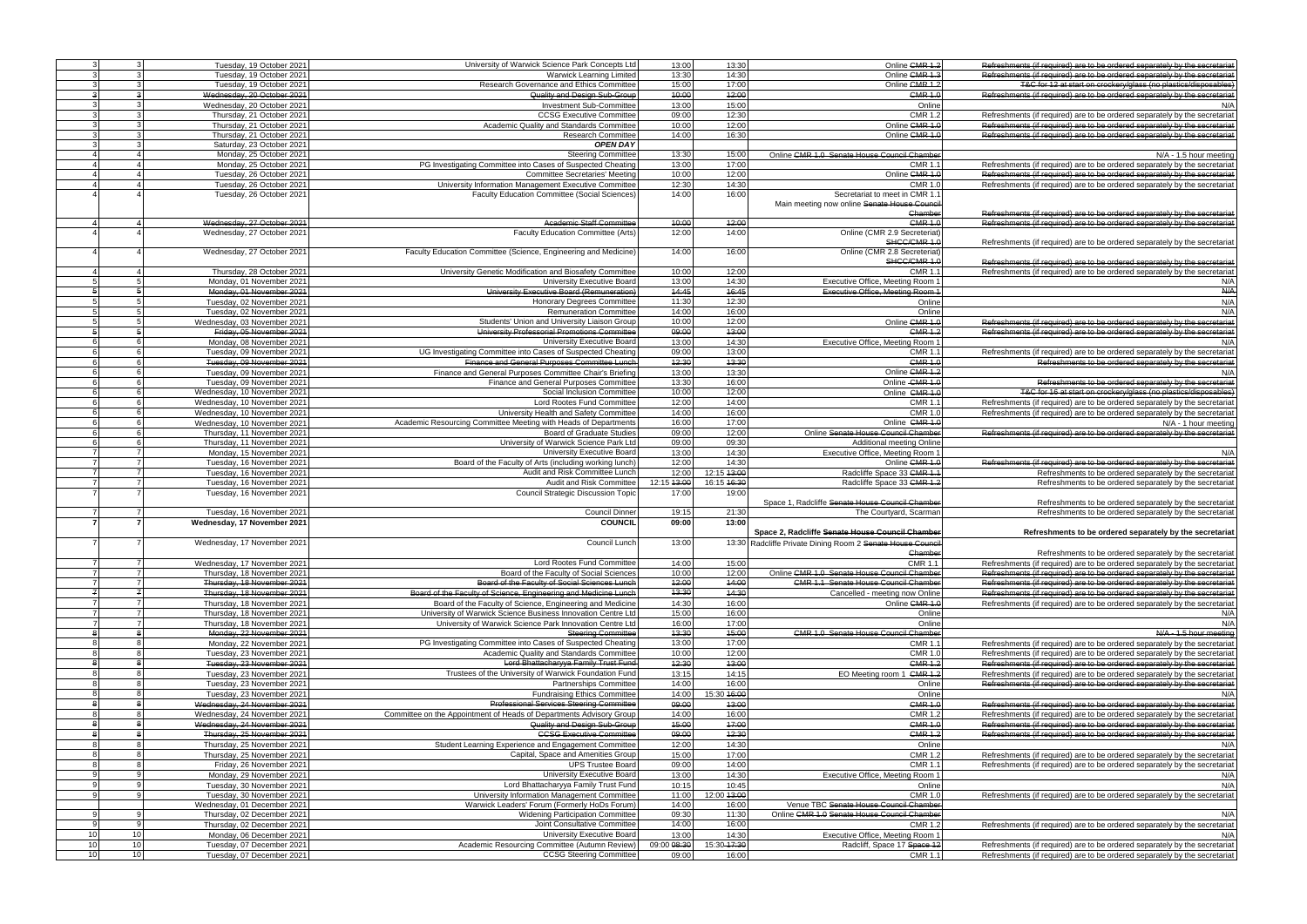| 10              |                                               |                                                                     |             |             |                                                             |                                                                                                                                                                                                                                                                                                                                                                                                                                                                                                                        |
|-----------------|-----------------------------------------------|---------------------------------------------------------------------|-------------|-------------|-------------------------------------------------------------|------------------------------------------------------------------------------------------------------------------------------------------------------------------------------------------------------------------------------------------------------------------------------------------------------------------------------------------------------------------------------------------------------------------------------------------------------------------------------------------------------------------------|
|                 | 10<br>Wednesday, 08 December 2021             | Academic Staff Committee                                            | 10:00 09:00 | 12:00 43:00 | <b>CMR 1.0</b>                                              | Refreshments (if required) are to be ordered separately by the secretariat                                                                                                                                                                                                                                                                                                                                                                                                                                             |
| 10              | 10<br>Wednesday, 08 December 2021             | Financial Control and Compliance Group                              | 14:00       | 16:30       | CMR 1.0 GMR 1.2                                             | Refreshments (if required) are to be ordered separately by the secretariat                                                                                                                                                                                                                                                                                                                                                                                                                                             |
| 10 <sup>1</sup> | 10 <sup>1</sup><br>Thursday, 09 December 2021 | <b>Policy Oversight Group</b>                                       | 10:00       | 12:00       | <b>CMR 1.0</b>                                              | Refreshments (if required) are to be ordered separately by the secretaria                                                                                                                                                                                                                                                                                                                                                                                                                                              |
| 10 <sup>1</sup> | 10 <sup>1</sup>                               |                                                                     |             | 14:00       | <b>CMR 1.1</b>                                              | Refreshments (if required) are to be ordered separately by the secretariat                                                                                                                                                                                                                                                                                                                                                                                                                                             |
|                 | Thursday, 09 December 2021                    | University Health and Safety Executive Committee (Internal only)    | 12:00       |             |                                                             |                                                                                                                                                                                                                                                                                                                                                                                                                                                                                                                        |
| 10 <sup>1</sup> | 10 <sup>1</sup><br>Thursday, 09 December 2021 | <b>Education Committee</b>                                          | 14:00       | 17:00       | <b>CMR 1.0</b>                                              | Refreshments (if required) are to be ordered separately by the secretaria                                                                                                                                                                                                                                                                                                                                                                                                                                              |
| 10              | 10 <sup>1</sup><br>Saturday, 11 December 2021 | <b>LAST DAY OF AUTUMN TERM</b>                                      |             |             |                                                             |                                                                                                                                                                                                                                                                                                                                                                                                                                                                                                                        |
| 11              | Monday, 13 December 2021                      | <b>Art Collection Committee</b>                                     | 10:00       | 12:00       | <b>CMR 1.2</b>                                              | T&C for 10 at start on crockery/glass (no plastics/disposables)                                                                                                                                                                                                                                                                                                                                                                                                                                                        |
|                 |                                               |                                                                     |             |             |                                                             |                                                                                                                                                                                                                                                                                                                                                                                                                                                                                                                        |
| 11              | Monday, 13 December 2021                      | Graduate Appeals Committee (if required)                            | 13:00       | 17:00       | CMR 1.                                                      | Refreshments (if required) are to be ordered separately by the secretariat                                                                                                                                                                                                                                                                                                                                                                                                                                             |
| 44              | Monday, 13 December 2021                      | <b>Steering Committee</b>                                           | 43:30       | 45:00       | <b>CMR 1.0 Senate House Council Chamber</b>                 | N/A - 1.5 hour meeting                                                                                                                                                                                                                                                                                                                                                                                                                                                                                                 |
| $+4$            | Tuesday, 14 December 2021                     | University Executive Board (Finance)                                | 40:00       | 42:00       | <b>Executive Office, Meeting Room 1</b>                     | A/H                                                                                                                                                                                                                                                                                                                                                                                                                                                                                                                    |
|                 |                                               |                                                                     |             |             |                                                             |                                                                                                                                                                                                                                                                                                                                                                                                                                                                                                                        |
| $+4$            | Wednesday, 15 December 2021                   | Quality and Design Sub-Group                                        | 45:00       | 47:00       | <b>CMR 1.0</b>                                              | Refreshments (if required) are to be ordered separately by the secretariat                                                                                                                                                                                                                                                                                                                                                                                                                                             |
| 11              | Thursday, 16 December 2021                    | University Executive Board                                          | 10:00       | 11:15       | Online                                                      | N/A                                                                                                                                                                                                                                                                                                                                                                                                                                                                                                                    |
| 11              | Thursday, 16 December 2021                    | Financial Plan Sub-Committee                                        | 11:15 40:00 | 12:30       | Online CMR 1.                                               | Refreshments (if required) are to be ordered separately by the secretariat                                                                                                                                                                                                                                                                                                                                                                                                                                             |
| $+2$            |                                               |                                                                     |             | 44:30       |                                                             |                                                                                                                                                                                                                                                                                                                                                                                                                                                                                                                        |
|                 | Monday, 20 December 2021                      | University Executive Board (If required)                            | 43:00       |             | <b>Executive Office, Meeting Room 1</b>                     | A/AB                                                                                                                                                                                                                                                                                                                                                                                                                                                                                                                   |
| 12              | Monday, 20 December 2021                      | PG Investigating Committee into Cases of Suspected Cheating         | 13:00       | 17:00       | CMR 1.                                                      | Refreshments (if required) are to be ordered separately by the secretariat                                                                                                                                                                                                                                                                                                                                                                                                                                             |
| 12              | Tuesday, 21 December 2021                     | Continuation of Registration/Fitness to Practice (if required)      | 13:00       | 17:00       | <b>CMR 1.</b>                                               | Refreshments (if required) are to be ordered separately by the secretariat                                                                                                                                                                                                                                                                                                                                                                                                                                             |
| 12              | Friday, 24 December 2021                      | <b>University Closed (Customary Day)</b>                            |             |             |                                                             |                                                                                                                                                                                                                                                                                                                                                                                                                                                                                                                        |
|                 |                                               |                                                                     |             |             |                                                             |                                                                                                                                                                                                                                                                                                                                                                                                                                                                                                                        |
| 13              | Monday, 27 December 2021                      | <b>University Closed (Statutory Day)</b>                            |             |             |                                                             |                                                                                                                                                                                                                                                                                                                                                                                                                                                                                                                        |
| 13              | Tuesday, 28 December 2021                     | <b>University Closed (Statutory Day)</b>                            |             |             |                                                             |                                                                                                                                                                                                                                                                                                                                                                                                                                                                                                                        |
| 13              | Wednesday, 29 December 2021                   | <b>University Closed (Customary Day)</b>                            |             |             |                                                             |                                                                                                                                                                                                                                                                                                                                                                                                                                                                                                                        |
|                 |                                               |                                                                     |             |             |                                                             |                                                                                                                                                                                                                                                                                                                                                                                                                                                                                                                        |
| 13              | Thursday, 30 December 2021                    | University Closed (Customary Day)                                   |             |             |                                                             |                                                                                                                                                                                                                                                                                                                                                                                                                                                                                                                        |
| 13              | Friday, 31 December 2021                      | <b>University Closed (Customary Day)</b>                            |             |             |                                                             |                                                                                                                                                                                                                                                                                                                                                                                                                                                                                                                        |
| 14              | Monday, 03 January 2022                       | <b>University Closed (Statutory Day)</b>                            |             |             |                                                             |                                                                                                                                                                                                                                                                                                                                                                                                                                                                                                                        |
| 44              | Tuesday, 04 January 2022                      | University Executive Board                                          | 43:00       | 44:30       | Executive Office, Meeting Room 1                            | A/A                                                                                                                                                                                                                                                                                                                                                                                                                                                                                                                    |
|                 |                                               |                                                                     |             |             |                                                             |                                                                                                                                                                                                                                                                                                                                                                                                                                                                                                                        |
| 15              | Monday, 10 January 2022                       | <b>FIRST DAY OF SPRING TERM</b>                                     |             |             |                                                             |                                                                                                                                                                                                                                                                                                                                                                                                                                                                                                                        |
| 45              | Monday, 10 January 2022                       | <b>Committee Secretaries' Meeting</b>                               | 40:00       | 42:00       | CMR 1.0                                                     | Refreshments (if required) are to be ordered separately by the secretariat                                                                                                                                                                                                                                                                                                                                                                                                                                             |
| 15              | Monday, 10 January 2022                       | University Executive Board                                          | 13:00       | 14:30       | CMR 1.0 Executive Office, Meeting Room 1                    | N/A                                                                                                                                                                                                                                                                                                                                                                                                                                                                                                                    |
|                 |                                               |                                                                     |             |             |                                                             |                                                                                                                                                                                                                                                                                                                                                                                                                                                                                                                        |
| 15              | Monday, 10 January 2022                       | <b>Graduate Appeals Committee</b>                                   | 13:00       | 17:00       | <b>CMR 1.1</b>                                              | Refreshments (if required) are to be ordered separately by the secretariat                                                                                                                                                                                                                                                                                                                                                                                                                                             |
| 45              | Tuesday, 11 January 2022                      | <b>Investment Sub-Committee</b>                                     | 42:30       | 44:30       | Online                                                      | A/AB                                                                                                                                                                                                                                                                                                                                                                                                                                                                                                                   |
| 15              | Wednesday, 12 January 2022                    | Capital, Space and Amenities Group                                  | 10:00       | 12:00       | <b>CMR 1.2</b>                                              | Refreshments (if required) are to be ordered separately by the secretariat                                                                                                                                                                                                                                                                                                                                                                                                                                             |
|                 |                                               |                                                                     |             |             | Online CMR 1.0                                              |                                                                                                                                                                                                                                                                                                                                                                                                                                                                                                                        |
| 15 <sup>1</sup> | Wednesday, 12 January 2022                    | <b>Committee Secretaries' Meeting</b>                               | 10:00       | 12:00       |                                                             | N/A                                                                                                                                                                                                                                                                                                                                                                                                                                                                                                                    |
| 15              | Wednesday, 12 January 2022                    | <b>Strategic Risk Advisory Board</b>                                | 12:00       | 14:00       | Online CMR 1.1                                              | Refreshments (if required) are to be ordered separately by the secretariat                                                                                                                                                                                                                                                                                                                                                                                                                                             |
| 15              | Wednesday, 12 January 2022                    | Committee on the Appointment of Heads of Departments Advisory Group | 13:00       | 15:00       | <b>CMR 1.2</b>                                              | Refreshments (if required) are to be ordered separately by the secretaria                                                                                                                                                                                                                                                                                                                                                                                                                                              |
| 45              | Wednesday, 12 January 2022                    | Quality and Design Sub-Group                                        | 45:00       | 47:00       | <b>CMR 1.0</b>                                              | Refreshments (if required) are to be ordered separately by the secretaria                                                                                                                                                                                                                                                                                                                                                                                                                                              |
|                 |                                               |                                                                     |             |             |                                                             |                                                                                                                                                                                                                                                                                                                                                                                                                                                                                                                        |
| 45              | Thursday, 13 January 2022                     | University Information Management Committee                         | 40:00       | 11:00 12:00 | <b>CMR 1.0</b>                                              | Refreshments (if required) are to be ordered separately by the secretaria                                                                                                                                                                                                                                                                                                                                                                                                                                              |
| 45              | Thursday, 13 January 2022                     | University Genetic Modification and Biosafety Committee             | 40:00       | 42:00       | CMR <sub>1</sub>                                            | Refreshments (if required) are to be ordered separately by the secretaria                                                                                                                                                                                                                                                                                                                                                                                                                                              |
| 15              | Thursday, 13 January 2022                     | <b>Research Committee</b>                                           | 14:00       | 16:30       | Online CMR 1.0                                              | Refreshments (if required) are to be ordered separately by the secretaria                                                                                                                                                                                                                                                                                                                                                                                                                                              |
| 46              | Monday 17 January 2022                        | Students' Union and University Liaison Group                        | $-40:00$    | $-42:00$    | Meeting Room 2, Students' Union                             |                                                                                                                                                                                                                                                                                                                                                                                                                                                                                                                        |
|                 |                                               |                                                                     |             |             |                                                             | Refreshments (if required) are to be ordered separately by the secretaria                                                                                                                                                                                                                                                                                                                                                                                                                                              |
| 16              | Monday, 17 January 2022                       | PG Investigating Committee into Cases of Suspected Cheating         | 13:00       | 17:00       | <b>CMR 1.1</b>                                              | Refreshments (if required) are to be ordered separately by the secretaria                                                                                                                                                                                                                                                                                                                                                                                                                                              |
| 16              | Monday, 17 January 2022                       | Senate Steering Committee                                           | 13:30       | 14:30 15:00 | Online CMR 1.0                                              | N/A                                                                                                                                                                                                                                                                                                                                                                                                                                                                                                                    |
| 16              | Tuesday, 18 January 2022                      | Students' Union and University Liaison Group                        | 11:00       | 13:00       | Online                                                      | Refreshments (if required) are to be ordered separately by the secretariat                                                                                                                                                                                                                                                                                                                                                                                                                                             |
|                 |                                               |                                                                     |             |             |                                                             |                                                                                                                                                                                                                                                                                                                                                                                                                                                                                                                        |
| 46              | Tuesday, 18 January 2022                      | <b>Degree Congregation</b>                                          |             |             |                                                             |                                                                                                                                                                                                                                                                                                                                                                                                                                                                                                                        |
| 46              | Wednesday, 19 January 2022                    | <b>Degree Congregation</b>                                          |             |             |                                                             |                                                                                                                                                                                                                                                                                                                                                                                                                                                                                                                        |
| 46              |                                               |                                                                     |             |             |                                                             |                                                                                                                                                                                                                                                                                                                                                                                                                                                                                                                        |
|                 |                                               |                                                                     |             |             |                                                             |                                                                                                                                                                                                                                                                                                                                                                                                                                                                                                                        |
|                 | Thursday, 20 January 2022                     | <b>Degree Congregation</b>                                          |             |             |                                                             |                                                                                                                                                                                                                                                                                                                                                                                                                                                                                                                        |
| 46              | Friday, 21 January 2022                       | <b>Degree Congregation</b>                                          |             |             |                                                             |                                                                                                                                                                                                                                                                                                                                                                                                                                                                                                                        |
| 17              | Monday, 24 January 2022                       | University Executive Board                                          | 10:30       | 12:00       | CMR 1.0 Executive Office, Meeting Room 1                    |                                                                                                                                                                                                                                                                                                                                                                                                                                                                                                                        |
|                 |                                               |                                                                     |             |             |                                                             |                                                                                                                                                                                                                                                                                                                                                                                                                                                                                                                        |
| 17              | Monday, 24 January 2022                       | University Estate and Environment Committee Chair's Briefing        | 13:00       | 13:30       | Online                                                      |                                                                                                                                                                                                                                                                                                                                                                                                                                                                                                                        |
| 17              | Monday, 24 January 2022                       | University Estate and Environment Committee                         | 13:30       | 16:00       | Online                                                      |                                                                                                                                                                                                                                                                                                                                                                                                                                                                                                                        |
| 17 <sup>1</sup> | Tuesday, 25 January 2022                      | UG Investigating Committee into Cases of Suspected Cheating         | 09:00       | 13:00       | <b>CMR 11</b>                                               |                                                                                                                                                                                                                                                                                                                                                                                                                                                                                                                        |
| 17              | Tuesday, 25 January 2022                      | Finance and General Purposes Committee Chair's Briefing             | 13:00       | 13:30       | Online                                                      |                                                                                                                                                                                                                                                                                                                                                                                                                                                                                                                        |
|                 |                                               |                                                                     |             |             |                                                             |                                                                                                                                                                                                                                                                                                                                                                                                                                                                                                                        |
| 17              | Tuesday, 25 January 2022                      | Finance and General Purposes Committee                              | 13:30       | 16:00       | Online                                                      |                                                                                                                                                                                                                                                                                                                                                                                                                                                                                                                        |
| $+7$            | Wednesday, 26 January 2022                    | <b>CCSG Executive Committee</b>                                     | 09:00       | 42:30       | <b>CMR 1.1</b>                                              |                                                                                                                                                                                                                                                                                                                                                                                                                                                                                                                        |
| 17              | Wednesday, 26 January 2022                    | <b>SENATE</b>                                                       | 14:00       | 16:30       | Online Senate House Council Chamber                         | Refreshments to be ordered separately by the secretariat                                                                                                                                                                                                                                                                                                                                                                                                                                                               |
| 17              |                                               | University Information Management Executive Committee               |             |             | <b>CMR 1.0</b>                                              |                                                                                                                                                                                                                                                                                                                                                                                                                                                                                                                        |
|                 | Thursday, 27 January 2022                     |                                                                     | 10:00       | 12:00       |                                                             | Refreshments (if required) are to be ordered separately by the secretariat                                                                                                                                                                                                                                                                                                                                                                                                                                             |
| 17              | Thursday, 27 January 2022                     | University Genetic Modification and Biosafety Committee             | 10:00       | 12:00       | <b>CMR 1.1</b>                                              | Refreshments (if required) are to be ordered separately by the secretariat                                                                                                                                                                                                                                                                                                                                                                                                                                             |
| 17              | Thursday, 27 January 2022                     | <b>Remuneration Committee</b>                                       | 10:00       | 12:00       | Online                                                      |                                                                                                                                                                                                                                                                                                                                                                                                                                                                                                                        |
| 17              | Thursday, 27 January 2022                     | Financial Plan Sub-Committee                                        | 14:00       | 16:00       | CMR 1.0 Online                                              |                                                                                                                                                                                                                                                                                                                                                                                                                                                                                                                        |
|                 |                                               |                                                                     |             |             |                                                             |                                                                                                                                                                                                                                                                                                                                                                                                                                                                                                                        |
| 18              | Monday, 31 January 2022                       | University Executive Board                                          | 13:00       | 14:30       | CMR 1.0 Executive Office, Meeting Room 1                    |                                                                                                                                                                                                                                                                                                                                                                                                                                                                                                                        |
| 18              | Monday, 31 January 2022                       | Fees Working Group                                                  | 15:00       | 16:30       | Online CMR 1.2                                              |                                                                                                                                                                                                                                                                                                                                                                                                                                                                                                                        |
| 18              | Tuesday, 01 February 2022                     | Nominations Committee                                               | 09:30       | 10:30       | Online                                                      |                                                                                                                                                                                                                                                                                                                                                                                                                                                                                                                        |
| 18              | Tuesday, 01 February 2022                     | <b>Honorary Degrees Committee</b>                                   | 10:30       | 11:30       | Online                                                      |                                                                                                                                                                                                                                                                                                                                                                                                                                                                                                                        |
|                 |                                               |                                                                     |             |             |                                                             |                                                                                                                                                                                                                                                                                                                                                                                                                                                                                                                        |
| 18              | Tuesday, 01 February 2022                     | <b>Widening Participation Committee</b>                             | 09:30       | 11:30       | Online Senate House Council Chamber                         | Refreshments (if required) are to be ordered separately by the secretariat                                                                                                                                                                                                                                                                                                                                                                                                                                             |
| 18              | Tuesday, 01 February 2022                     | Continuation of Registration/Fitness to Practice (if required)      | 13:00       | 17:00       | CMR 1.1                                                     | Refreshments (if required) are to be ordered separately by the secretariat                                                                                                                                                                                                                                                                                                                                                                                                                                             |
| 48              | Wednesday, 02 February 2022                   | <b>Academic Staff Committee</b>                                     | 09:00       | 43:00       | <b>CMR 1.0 Senate House Council Chamber</b>                 | Refreshments (if required) are to be ordered separately by the secretariat                                                                                                                                                                                                                                                                                                                                                                                                                                             |
| 18              | Wednesday, 02 February 2022                   | Audit and Risk Committee                                            | 11:00 40:00 | 13:30       | Online CMR 1.1                                              | Refreshments to be ordered separately by the secretariat                                                                                                                                                                                                                                                                                                                                                                                                                                                               |
|                 |                                               |                                                                     |             |             |                                                             |                                                                                                                                                                                                                                                                                                                                                                                                                                                                                                                        |
| 18              | Wednesday, 02 February 2022                   | Faculty Education Committee (Arts)                                  | 12:00       | 14:00       | Online Senate House Council Chamber                         | Refreshments (if required) are to be ordered separately by the secretariat                                                                                                                                                                                                                                                                                                                                                                                                                                             |
| 18              | Wednesday, 02 February 2022                   | Lord Rootes Fund Committee                                          | 12:00       | 14:00       | <b>CMR 1.1</b>                                              | Refreshments (if required) are to be ordered separately by the secretariat                                                                                                                                                                                                                                                                                                                                                                                                                                             |
| 48              |                                               | Warwick Leaders' Forum Heads of Departments' Forum                  | 44:00       | 47:00       | Senate House Council Chamber                                | Refreshments (if required) are to be ordered separately by the secretariat                                                                                                                                                                                                                                                                                                                                                                                                                                             |
|                 | Wednesday, 02 February 2022                   |                                                                     |             |             |                                                             |                                                                                                                                                                                                                                                                                                                                                                                                                                                                                                                        |
| 18              | Thursday, 03 February 2022                    | <b>Faculty Education Committee (Social Sciences)</b>                | 10:00       | 12:00       | Online Senate House Council Chamber                         | Refreshments (if required) are to be ordered separately by the secretariat                                                                                                                                                                                                                                                                                                                                                                                                                                             |
| 18              | Thursday, 03 February 2022                    | Faculty Education Committee (Science, Engineering and Medicine)     | 14:00       | 16:00       | Online Senate House Council Chamber                         | Refreshments (if required) are to be ordered separately by the secretariat                                                                                                                                                                                                                                                                                                                                                                                                                                             |
| 18              | Thursday, 03 February 2022                    | Social Inclusion Committee                                          | 14:00       | 16:00       | <b>CMR 1.0</b>                                              |                                                                                                                                                                                                                                                                                                                                                                                                                                                                                                                        |
| 49              | -Monday, 07 February 2022                     | <b>Partnerships Committee</b>                                       | 40:00       | 42:00       | <b>CMR 1.0</b>                                              | Refreshments (if required) are to be ordered separately by the secretariat                                                                                                                                                                                                                                                                                                                                                                                                                                             |
|                 |                                               |                                                                     |             |             |                                                             |                                                                                                                                                                                                                                                                                                                                                                                                                                                                                                                        |
| 19              | Monday, 07 February 2022                      | University Executive Board                                          | 10:30       | 12:00       | CMR 1.0 Executive Office, Meeting Room 1                    |                                                                                                                                                                                                                                                                                                                                                                                                                                                                                                                        |
| 49              | Monday, 07 February 2022                      | Audit and Risk Committee Lunch                                      | 42:30       | 43:30       | <b>CMR 1.0</b>                                              |                                                                                                                                                                                                                                                                                                                                                                                                                                                                                                                        |
| 49              | Monday, 07 February 2022                      | <b>Audit and Risk Committee</b>                                     | 43:30       | 47:00       | <b>CMR 1.1</b>                                              |                                                                                                                                                                                                                                                                                                                                                                                                                                                                                                                        |
|                 |                                               |                                                                     |             |             |                                                             |                                                                                                                                                                                                                                                                                                                                                                                                                                                                                                                        |
| 19              | Tuesday, 8 February 2022                      | <b>Partnerships Committee</b>                                       | 10:00       | 12:00       | Online                                                      | Refreshments (if required) are to be ordered separately by the secretariat                                                                                                                                                                                                                                                                                                                                                                                                                                             |
| 19              | Tuesday, 08 February 2022                     | Council Away Day                                                    | 11:00       |             | 19:00 of Lord Bhattacharyya Building (NAIC), Lecture Room 1 | Refreshments to be ordered separately by the secretariat                                                                                                                                                                                                                                                                                                                                                                                                                                                               |
| 19              | Tuesday, 08 February 2022                     | Continuation of Registration/Fitness to Practice (if required)      | 13:00       | 17:00       | CMR 1.                                                      | Refreshments (if required) are to be ordered separately by the secretariat                                                                                                                                                                                                                                                                                                                                                                                                                                             |
| 19              | Tuesday, 08 February 2022                     | <b>Council Dinner</b>                                               | 19:15       | 21:30       | <b>TBC</b>                                                  | N/A<br>N/A<br>N/A<br>Refreshments (if required) are to be ordered separately by the secretariat<br>N/A<br>N/A<br>Refreshments (if required) are to be ordered separately by the secretariat<br>N/A<br>N/A<br>N/A<br>N/A - 1.5 hour meeting<br>N/A<br>N/A<br>T&C for 16 at start on crockery/glass (no plastics/disposables)<br>N/A<br>Refreshments to be ordered separately by the secretariat<br>Refreshments to be ordered separately by the secretariat<br>Refreshments to be ordered separately by the secretariat |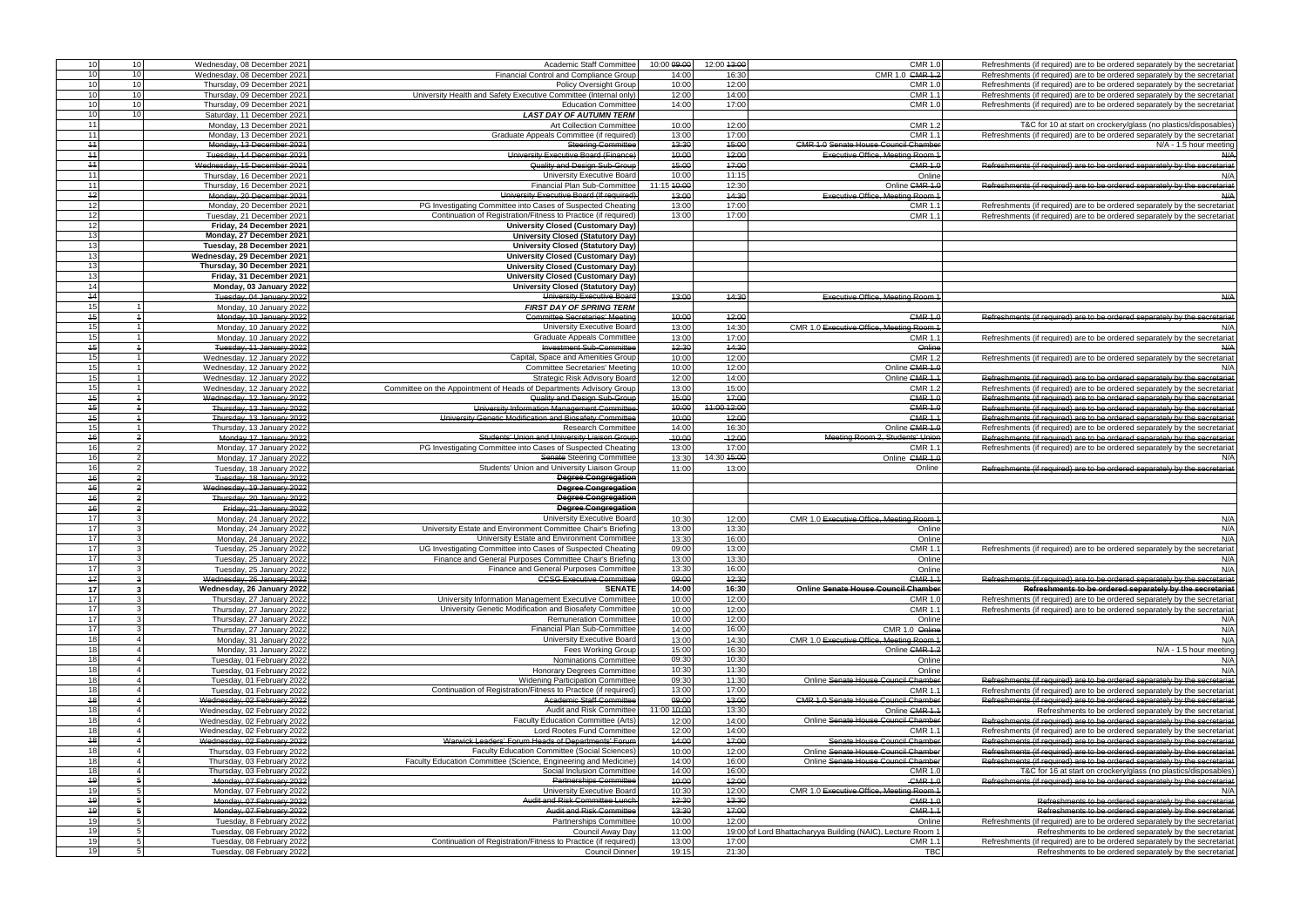| 19              | $\overline{5}$   | Wednesday, 09 February 2022                      | <b>COUNCIL</b>                                                                      | 09:00          | 13:00          | <b>Senate House Council Chamber</b>                | Refreshments to be ordered separately by the secretariat                          |
|-----------------|------------------|--------------------------------------------------|-------------------------------------------------------------------------------------|----------------|----------------|----------------------------------------------------|-----------------------------------------------------------------------------------|
| 19              | $5 \overline{5}$ | Wednesday, 09 February 2022                      | Council Lunch                                                                       | 13:00          | 13:30          | Senate House Council Chamber Foyer                 | Refreshments to be ordered separately by the secretariat                          |
| 19              |                  | Thursday, 10 February 2022                       | <b>Board of Graduate Studies</b>                                                    | 09:00          | 12:00          | Online Senate House Council Chamber                | Refreshments (if required) are to be ordered separately by the secretariat        |
| 19              |                  | Thursday, 10 February 2022                       | University Health and Safety Executive Committee                                    | 10:00          | 12:00          | <b>CMR 1.0</b>                                     | Refreshments (if required) are to be ordered separately by the secretariat        |
|                 |                  |                                                  |                                                                                     |                |                |                                                    |                                                                                   |
| 19              |                  | Thursday, 10 February 2022                       | Student Learning Experience and Engagement Committee                                | 12:30          | 14:30          | TBC Online / CMR 1.0                               | Refreshments (if required) are to be ordered separately by the secretariat        |
| 20              |                  | Monday, 14 February 2022                         | PG Investigating Committee into Cases of Suspected Cheating                         | 13:00          | 17:00          | <b>CMR 1.1</b>                                     | Refreshments (if required) are to be ordered separately by the secretariat        |
| 20              |                  | Monday, 14 February 2022                         | <b>Steering Committee</b>                                                           | 43:30          | 45:00          | Senate House Council Chamber                       | N/A - 1.5 hour meeting                                                            |
| <b>20</b>       |                  |                                                  | UG Investigating Committee into Cases of Suspected Cheating                         | 09:00          | 13:00          | <b>CMR 1.1</b>                                     | Refreshments (if required) are to be ordered separately by the secretariat        |
|                 |                  | Tuesday, 15 February 2022                        |                                                                                     |                |                |                                                    |                                                                                   |
| 20              |                  | Tuesday, 15 February 2022                        | Research Governance and Ethics Committee                                            | 15:00          | 17:00          | Online CMR 1.2                                     | T&C for 12 at start on crockery/glass (no plastics/disposables)                   |
|                 |                  | Wednesday, 16 February 2022                      | Warwick Leaders' Forum (Formerly HoDs Forum)                                        | 14:00          | 16:00          | Panorama Suite Senate House Council Chamber        | Refreshments arranged by the Secretariat                                          |
| 20              |                  | Wednesday, 16 February 2022                      | Quality and Design Sub-Group                                                        | 45:00          | 47:00          | <b>CMR 1.0</b>                                     | Refreshments (if required) are to be ordered separately by the secretariat        |
| 21              |                  | Monday, 21 February 2022                         | Graduate Appeals Committee (if required)                                            | 13:00          | 17:00          | CMR 1.                                             |                                                                                   |
|                 |                  |                                                  |                                                                                     |                |                |                                                    | Refreshments (if required) are to be ordered separately by the secretariat        |
| 21              |                  | Monday, 21 February 2022                         | University Executive Board                                                          | 13:00          | 14:30          | CMR 1.0 Executive Office, Meeting Room 1           | N/A                                                                               |
| 24              | $\overline{f}$   | Monday, 21 February 2022                         | University Executive Board (Remuneration)                                           | 14:45          | 16:45          | <b>Executive Office, Meeting Room 1</b>            | $A$ / $A$                                                                         |
| 21              |                  | Tuesday, 22 February 2022                        | Academic Quality and Standards Committee                                            | 10:00          | 12:00          | <b>CMR 1.0</b>                                     | Refreshments (if required) are to be ordered separately by the secretariat        |
| 21              | $\overline{7}$   |                                                  | Board of the Faculty of Arts (including working lunch)                              | 12:00          | 14:30          | <b>CMR 1.0</b>                                     |                                                                                   |
|                 |                  | Tuesday, 22 February 2022                        |                                                                                     |                |                |                                                    | Refreshments (if required) are to be ordered separately by the secretariat        |
| 21              | $\overline{7}$   | Wednesday, 23 February 2022                      | Lord Rootes Fund Committee (Interviews)                                             | 09:00          | 18:00          | <b>CMR 1.1</b>                                     | Refreshments (if required) are to be ordered separately by the secretariat        |
| 21              | $\overline{7}$   | Wednesday, 23 February 2022                      | Capital, Space and Amenities Group                                                  | 15:00          | 17:00          | <b>CMR 1.2</b>                                     | Refreshments (if required) are to be ordered separately by the secretariat        |
| 21              |                  | Thursday, 24 February 2022                       | Financial Plan Sub-Committee                                                        | 10:00          | 11:30 42:30    | Online CMR 1.0                                     | Refreshments (if required) are to be ordered separately by the secretariat        |
| 21              |                  |                                                  |                                                                                     | 10:00          | 12:00          |                                                    |                                                                                   |
|                 |                  | Thursday, 24 February 2022                       | Board of the Faculty of Social Sciences                                             |                |                | Online Senate House Council Chamber                | Refreshments (if required) are to be ordered separately by the secretariat        |
| $^{24}$         | $\overline{z}$   | Thursday, 24 February 2022                       | Board of the Faculty of Social Sciences Lunch                                       | 42:00          | 44:00          | Senate House Council Chamber Foyer                 | Refreshments (if required) are to be ordered separately by the secretariat        |
| 24              |                  | Thursday, 24 February 2022                       | <b>CCSG Executive Committee</b>                                                     | 43:30          | 17:00          | <b>CMR 1.2</b>                                     | Refreshments (if required) are to be ordered separately by the secretariat        |
| 21              |                  | Thursday, 24 February 2022                       | Board of the Faculty of Science, Engineering and Medicine Lunch                     | 13:30          | 14:30          | CMR 1.0                                            | Refreshments (if required) are to be ordered separately by the secretariat        |
|                 |                  |                                                  |                                                                                     |                |                |                                                    |                                                                                   |
| 21              |                  | Thursday, 24 February 2022                       | Board of the Faculty of Science, Engineering and Medicine                           | 14:30          | 16:00          | <b>CMR 1.0</b>                                     | Refreshments (if required) are to be ordered separately by the secretariat        |
| 22              |                  | Monday, 28 February 2022                         | University Executive Board                                                          | 13:00          | 14:30          | CMR 1.0 Executive Office, Meeting Room 1           | N/A                                                                               |
| 22              |                  | Tuesday, 01 March 2022                           | University Information Management Committee                                         | 11:00          | 12:00 43:00    | <b>CMR 1.0</b>                                     | Refreshments (if required) are to be ordered separately by the secretariat        |
| 22              |                  | Tuesday, 01 March 2022                           | <b>Education Committee</b>                                                          | 14:00          | 17:00          | CMR 1.                                             | Refreshments (if required) are to be ordered separately by the secretariat        |
|                 |                  |                                                  |                                                                                     |                |                |                                                    |                                                                                   |
| 22              |                  | Wednesday, 02 March 2022                         | Lord Rootes Fund Committee                                                          | 12:00          | 14:00          | CMR 1.                                             | Refreshments (if required) are to be ordered separately by the secretariat        |
| 23              |                  | Monday, 07 March 2022                            | Senate-Steering Committee                                                           | 13:30          | 15:00          | Online Senate House Council Chamber                | N/A - 1.5 hour meeting                                                            |
| 23              |                  | Tuesday, 08 March 2022                           | Continuation of Registration/Fitness to Practice (if required)                      | 13:00          | 17:00          | <b>CMR 1.1</b>                                     | Refreshments (if required) are to be ordered separately by the secretariat        |
| 23              |                  |                                                  | University Health and Safety Committee                                              | 10:00          | 12:00          | <b>CMR 1.0</b>                                     |                                                                                   |
|                 |                  | Wednesday, 09 March 2022                         |                                                                                     |                |                |                                                    | Refreshments (if required) are to be ordered separately by the secretariat        |
| 23              |                  | Wednesday, 09 March 2022                         | Financial Control and Compliance Group                                              | 10:00          | 12:30          | CMR 1.2                                            | Refreshments (if required) are to be ordered separately by the secretariat        |
| 23              | <b>q</b>         | Wednesday, 09 March 2022                         | Academic Resourcing Committee Meeting with Heads of Departments                     | 16:00          | 17:00          | Online CMR 1.0                                     | N/A - 1 hour meeting                                                              |
| 23              | $\mathbf{Q}$     | Thursday, 10 March 2022                          | <b>Policy Oversight Group</b>                                                       | 10:00          | 12:00          | CMR 1.0                                            | Refreshments (if required) are to be ordered separately by the secretariat        |
|                 | 9                |                                                  |                                                                                     |                |                |                                                    |                                                                                   |
| 23              |                  | Thursday, 10 March 2022                          | Joint Consultative Committee                                                        | 14:00          | 16:00          | Online CMR 1.2                                     | Refreshments (if required) are to be ordered separately by the secretariat        |
| 24              | $\overline{40}$  | Monday, 14 March 2022                            | <b>Art Collection Committee</b>                                                     | 40:00          | 12:00          | <b>CMR 1.2</b>                                     | T&C for 10 at start on crockery/glass (no plastics/disposables)                   |
| 24              | 10               | Monday, 14 March 2022                            | University Executive Board                                                          | 13:00          | 14:30          | CMR 1.0-Executive Office, Meeting Room 1           | N/A                                                                               |
| 24              | 40               | Monday, 14 March 2022                            | University Executive Board (Finance)                                                | 44:45          | 16:45          | <b>Executive Office, Meeting Room 1</b>            | N/A                                                                               |
|                 |                  |                                                  |                                                                                     |                |                |                                                    |                                                                                   |
| 24              | 10               | Tuesday, 15 March 2022                           | University Professorial Promotions Committee                                        | 09:00          | 13:00          | CMR 1.0                                            | Refreshments (if required) are to be ordered separately by the secretariat        |
| 24              | 10               | Wednesday, 16 March 2022                         | <b>CCSG Steering Committee</b>                                                      | 10:00          | 13:00          | <b>CMR 1.0</b>                                     | Refreshments (if required) are to be ordered separately by the secretariat        |
|                 |                  |                                                  |                                                                                     |                |                |                                                    |                                                                                   |
| 24              | 10               | Wednesday, 16 March 2022                         | <b>SENATE</b>                                                                       |                |                | <b>Online Senate House Council Chamber</b>         | Refreshments to be ordered separately by the secretariat                          |
|                 |                  |                                                  |                                                                                     | 14:00          | 16:30          |                                                    |                                                                                   |
| 24              | $\overline{40}$  | Thursday, 17 March 2022                          | University Professorial Promotions Committee                                        | 09:00          | 43:00          | <b>CMR 1.2</b>                                     | Refreshments (if required) are to be ordered separately by the secretariat        |
| $\overline{24}$ | 40               | Thursday, 17 March 2022                          | Quality and Design Sub-Group                                                        | 45:00          | 47:00          | <b>CMR 1.0</b>                                     | Refreshments (if required) are to be ordered separately by the secretariat        |
| 24              | 10 <sup>1</sup>  | Thursday, 17 March 2022                          | <b>Art Collection Committee</b>                                                     | 10:00          | 12:00          | CMR 1.1 CMR 1.2                                    | T&C for 10 at start on crockery/glass (no plastics/disposables)                   |
| 24              | 10               |                                                  | <b>LAST DAY OF SPRING TERM</b>                                                      |                |                |                                                    |                                                                                   |
|                 |                  | Saturday, 19 March 2022                          |                                                                                     |                |                |                                                    |                                                                                   |
| 25              |                  |                                                  | University Executive Board                                                          |                |                | Executive Office, Meeting Room 1 CMR1.0 Executive  |                                                                                   |
|                 |                  | Monday, 21 March 2022                            |                                                                                     | 13:00          | 14:30          | Office, Meeting Room 1                             | N/A                                                                               |
| 25              |                  | Monday, 21 March 2022                            | PG Investigating Committee into Cases of Suspected Cheating                         | 13:00          | 17:00          | <b>CMR 1.1</b>                                     | Refreshments (if required) are to be ordered separately by the secretariat        |
| 25              |                  |                                                  | Fees Working Group                                                                  | 15:00          | 16:30          | Online CMR 1.2                                     | N/A - 1.5 hour meeting                                                            |
|                 |                  | Monday, 21 March 2022                            |                                                                                     |                |                |                                                    |                                                                                   |
| 25              |                  | Tuesday, 22 March 2022                           | UG Investigating Committee into Cases of Suspected Cheating                         | 09:00          | 13:00          | <b>CMR 1.1</b>                                     | Refreshments (if required) are to be ordered separately by the secretariat        |
| 25              |                  | Wednesday, 23 March 2022                         | Academic Resourcing Committee                                                       | 14:00          | 16:00          | Online CMR 1.0                                     | Refreshments (if required) are to be ordered separately by the secretariat        |
| 25              |                  | Thursday, 24 March 2022                          | University Health and Safety Executive Committee (Internal only)                    | 10:00          | 12:00          | <b>CMR 1.1</b>                                     | Refreshments (if required) are to be ordered separately by the secretariat        |
| 25              |                  | Thursday, 24 March 2022                          | <b>UPS Trustee Board</b>                                                            | 09:00          | 14:00          | <b>CMR 1.2</b>                                     |                                                                                   |
|                 |                  |                                                  |                                                                                     |                |                |                                                    | Refreshments (if required) are to be ordered separately by the secretariat        |
| 25              |                  | Friday, 25 March 2022                            | <b>UPS Trustee Board</b>                                                            | 09:00          | 44:00          | <b>CMR 1.1</b>                                     | Refreshments (if required) are to be ordered separately by the secretariat        |
| 26              |                  | Monday, 28 March 2022                            | <b>Partnerships Committee</b>                                                       | 40:00          | 42:00          | Online CMR 1.0                                     | Refreshments (if required) are to be ordered separately by the secretariat        |
| 26              |                  | Monday, 28 March 2022                            | University Executive Board                                                          | 13:00          | 14:30          | Executive Office, Meeting Room 1                   | N/A                                                                               |
| 26              |                  | Monday, 28 March 2022                            | Graduate Appeals Committee (if required)                                            | 13:00          | 17:00          | <b>CMR 1.1</b>                                     | Refreshments (if required) are to be ordered separately by the secretariat        |
|                 |                  |                                                  | <b>Partnerships Committee</b>                                                       |                |                |                                                    |                                                                                   |
| 26              |                  | Tuesday, 29 March 2022                           |                                                                                     | 40:00          | 42:00          | <b>Online</b>                                      | Refreshments (if required) are to be ordered separately by the secretariat        |
| 26              |                  | Tuesday, 29 March 2022                           | University Estate and Environment Committee Chair's Briefing                        | 10:00          | 10:30          | Online CMR 1.2                                     | N/A                                                                               |
| 26              |                  | Tuesday, 29 March 2022                           | University Estate and Environment Committee                                         | 10:30          | 12:30          | Online CMR 1.0                                     | Refreshments to be ordered separately by the secretariat                          |
| 26              |                  | Tuesday, 29 March 2022                           | Finance and General Purposes Committee Lunch (Shared lunch with UEEC members)       | 42:30          | 43:30          | <b>CMR 1.1</b>                                     | Refreshments to be ordered separately by the secretariat                          |
| 26              |                  | Tuesday, 29 March 2022                           |                                                                                     | 13:00          | 13:30          | Online CMR 1.2                                     | N/A                                                                               |
|                 |                  |                                                  | Finance and General Purposes Committee Chair's Briefing                             |                |                |                                                    |                                                                                   |
| 26              |                  | Tuesday, 29 March 2022                           | Finance and General Purposes Committee                                              | 13:30          | 16:00          | Online CMR 1.0                                     | Refreshments to be ordered separately by the secretariat                          |
| 26              |                  | Wednesday, 30 March 2022                         | Academic Staff Committee                                                            | 09:00          | 13:00 44:00    | <b>CMR 1.</b>                                      | Refreshments (if required) are to be ordered separately by the secretariat        |
| 26              |                  | Wednesday, 30 March 2022                         | <b>Partnerships Committee</b>                                                       | 10:00          | 12:00          | Online                                             | <b>NA</b>                                                                         |
| 26              |                  | Wednesday, 30 March 2022                         | Committee on the Appointment of Heads of Departments Advisory Group                 | 14:00          | 16:00          | <b>CMR 1.2</b>                                     | Refreshments (if required) are to be ordered separately by the secretariat        |
|                 |                  |                                                  |                                                                                     |                |                |                                                    |                                                                                   |
| 26              |                  | Thursday, 31 March 2022                          | <b>Research Committee</b>                                                           | 14:00          | 16:30          | <b>CMR 1.0</b>                                     | Refreshments (if required) are to be ordered separately by the secretariat        |
| 27              |                  | Monday, 04 April 2022                            | University Executive Board                                                          | 43:00          | 44:30          | Executive Office, Meeting Room 1                   |                                                                                   |
| 27              |                  | Tuesday, 05 April 2022                           | Students' Union and University Liaison Group                                        | 13:00          | 15:00          | Online GMR 1.0                                     | Refreshments (if required) are to be ordered separately by the secretariat        |
| 27              |                  |                                                  | Continuation of Registration/Fitness to Practice (if required)                      | 13:00          | 17:00          | Online CMR 1.1                                     | Refreshments (if required) are to be ordered separately by the secretariat        |
|                 |                  | Tuesday, 05 April 2022                           |                                                                                     |                |                |                                                    |                                                                                   |
| 27              |                  | Wednesday, 06 April 2022                         | <b>Widening Participation Committee</b>                                             | 09:30          | 11:30          | Online Senate House Council Chamber                | Refreshments (if required) are to be ordered separately by the secretariat        |
| 27              |                  | Thursday, 07 April 2022                          | Student Learning Experience and Engagement Committee                                | 10:30          | 12:30          | TBC Online / CMR 1.0                               | Refreshments (if required) are to be ordered separately by the secretariat        |
| 28              |                  | Monday, 11 April 2022                            | <b>Academic Staff Committee</b>                                                     | 09:00          | 44:00          | <b>CMR 1.0</b>                                     | Refreshments (if required) are to be ordered separately by the secretariat        |
| 28              |                  |                                                  |                                                                                     |                |                |                                                    | N/A                                                                               |
|                 |                  | Monday, 11 April 2022                            | University Executive Board                                                          | 13:00          | 14:30          | Executive Office, Meeting Room 1                   |                                                                                   |
| 28              |                  | Wednesday, 13 April 2022                         | Quality and Design Sub-Group                                                        | 45:00          | 47:00          | <b>CMR 1.0</b>                                     | Refreshments (if required) are to be ordered separately by the secretariat        |
| 28              |                  | Friday, 15 April 2022                            | <b>Good Friday Bank Holiday</b>                                                     |                |                |                                                    |                                                                                   |
| 29              |                  |                                                  | <b>Easter Monday Bank Holiday</b>                                                   |                |                |                                                    |                                                                                   |
|                 |                  | Monday, 18 April 2022                            |                                                                                     |                |                |                                                    |                                                                                   |
| 29<br>29        |                  | Tuesday, 19 April 2022<br>Tuesday, 19 April 2022 | University Information Management Executive Committee<br>University Executive Board | 10:00<br>13:00 | 12:00<br>14:30 | <b>CMR 1.0</b><br>Executive Office, Meeting Room 1 | Refreshments (if required) are to be ordered separately by the secretariat<br>N/A |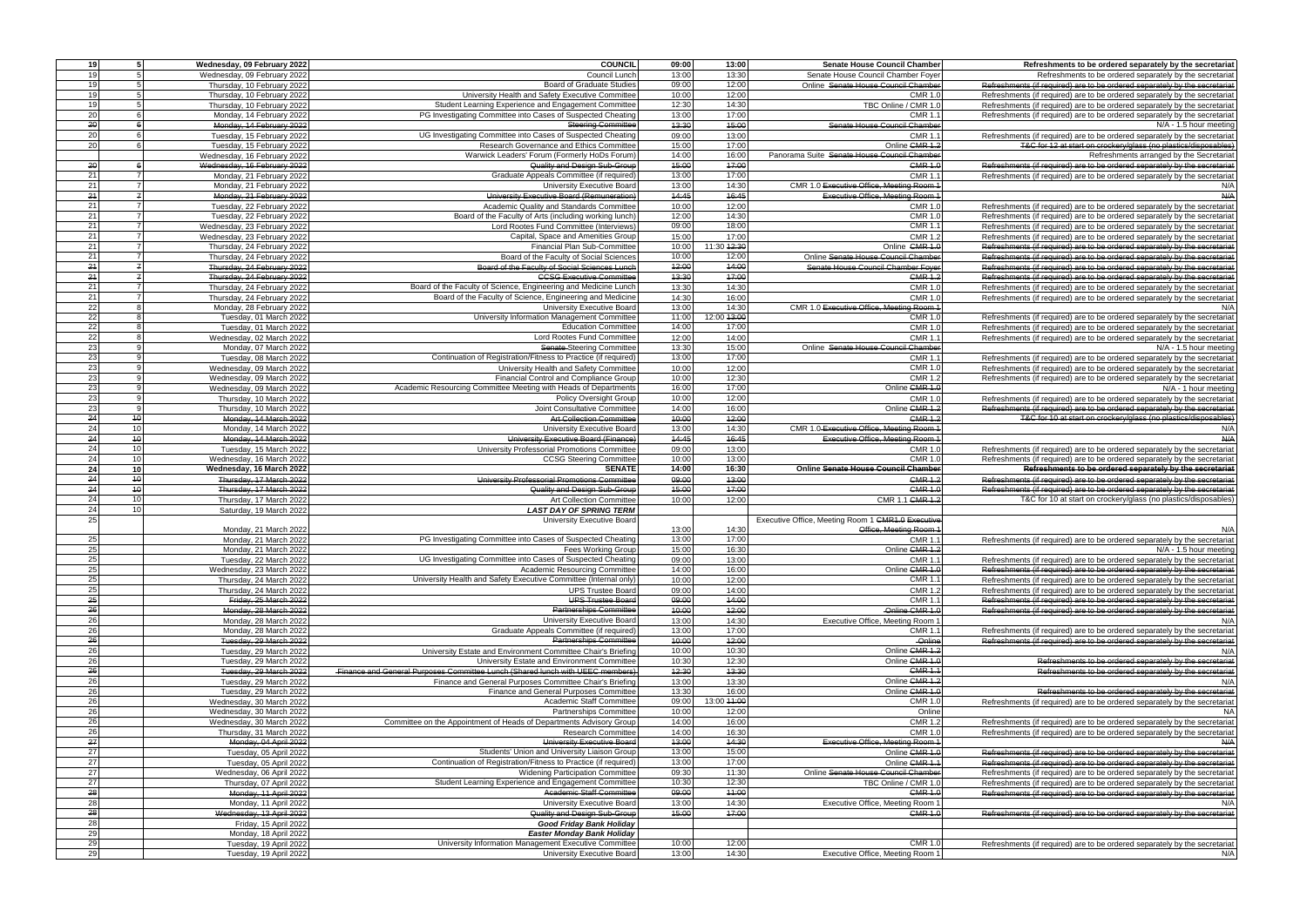| 29                                 | Wednesday, 20 April 2022                           | Academic Staff Committee                                                                                                     | 09:00                | 12:00                  | <b>CMR 1.0</b>                                              | Refreshments (if required) are to be ordered separately by the secretariat                                                                               |
|------------------------------------|----------------------------------------------------|------------------------------------------------------------------------------------------------------------------------------|----------------------|------------------------|-------------------------------------------------------------|----------------------------------------------------------------------------------------------------------------------------------------------------------|
| 30                                 | Monday, 25 April 2022                              | <b>FIRST DAY OF SUMMER TERM</b>                                                                                              |                      |                        |                                                             |                                                                                                                                                          |
| 30 <sup>1</sup><br>30 <sup>1</sup> | Monday, 25 April 2022                              | <b>Committee Secretaries' Meeting</b><br>PG Investigating Committee into Cases of Suspected Cheating                         | 40:00<br>13:00       | 42:00<br>17:00         | Online CMR 1.0<br><b>CMR 1.</b>                             | Refreshments (if required) are to be ordered separately by the secretariat                                                                               |
| 30                                 | Monday, 25 April 2022<br>Monday, 25 April 2022     | <b>Steering Committee</b>                                                                                                    | 43:30                | 45:00                  | Senate House Council Chamber                                | Refreshments (if required) are to be ordered separately by the secretariat<br>N/A - 1.5 hour meeting                                                     |
| 30 <sup>1</sup>                    | Tuesday, 26 April 2022                             | Financial Plan Sub-Committee                                                                                                 | 10:00                | 12:00 42:30            | CMR 1.                                                      | Refreshments (if required) are to be ordered separately by the secretariat                                                                               |
| 30 <sup>°</sup>                    | Tuesday, 26 April 2022                             | Nominations Committee                                                                                                        | 44:00                | 45:00                  | Online                                                      | A/A                                                                                                                                                      |
| 30                                 | Wednesday, 27 April 2022                           | <b>CCSG Steering Committee</b>                                                                                               | 40:00                | 43:00                  | CMR <sub>1</sub>                                            | Refreshments (if required) are to be ordered separately by the secretariat                                                                               |
| 30 <sup>1</sup>                    | Wednesday, 27 April 2022                           | University Information Management Committee                                                                                  | 14:00                | 15:00 46:00            | CMR 1.                                                      | Refreshments (if required) are to be ordered separately by the secretariat                                                                               |
| 31                                 | Wednesday, 27 April 2022                           | Strategic Risk Advisory Board                                                                                                | 11:30 09:00          |                        | 13:30 44:00 Online Senate House Council Chamber CMR 1.2 CMF | Refreshments (if required) are to be ordered separately by the secretariat                                                                               |
|                                    |                                                    |                                                                                                                              |                      |                        | $+6$<br><b>CMR 1.2</b>                                      |                                                                                                                                                          |
| 30 <sup>1</sup><br>30              | Thursday, 28 April 2022<br>Thursday, 28 April 2022 | <b>CCSG Executive Committee</b><br>University Genetic Modification and Biosafety Committee                                   | 09:00<br>10:00       | 42:30<br>12:00         | CMR 1.                                                      | Refreshments (if required) are to be ordered separately by the secretariat<br>Refreshments (if required) are to be ordered separately by the secretariat |
| 30 <sup>l</sup>                    | Thursday, 28 April 2022                            | Capital, Space and Amenities Group                                                                                           | 15:00                | 17:00                  | CMR 1.2                                                     | Refreshments (if required) are to be ordered separately by the secretariat                                                                               |
| 31                                 | Monday, 02 May 2022                                | <b>May Day Bank Holiday</b>                                                                                                  |                      |                        |                                                             |                                                                                                                                                          |
| 31                                 | Tuesday, 03 May 2022                               | University Executive Board                                                                                                   | 10:30                | 12:00                  | Executive Office, Meeting Room                              | N/A                                                                                                                                                      |
| 33                                 | Tuesday, 03 May 2022                               | Audit and Risk Committee Lunch                                                                                               | 13:00 42:30          | 13:30                  | <b>TBG CMR 1.2</b>                                          | Refreshments to be ordered separately by the secretariat                                                                                                 |
| 33                                 | Tuesday, 03 May 2022                               | Audit and Risk Committee                                                                                                     | 13:30                | 17:00                  | <b>TBC CMR 1.1</b>                                          | Refreshments to be ordered separately by the secretariat                                                                                                 |
| 30                                 | Wednesday, 04 May 2022                             | <b>CCSG Steering Committee</b>                                                                                               | 09:00                | 12:00                  | Space 29, Scarman Conference Centre                         | Refreshments (if required) are to be ordered separately by the secretariat                                                                               |
| 34<br>31                           | Wednesday, 04 May 2022                             | <b>Strategic Risk Advisory Board</b><br>Continuation of Registration/Fitness to Practice (if required)                       | 09:00<br>09:30       | 44:00<br>13:30         | <b>CMR 1.2</b><br>Online CMR 1.1                            | Refreshments (if required) are to be ordered separately by the secretariat                                                                               |
| 34                                 | Wednesday, 04 May 2022<br>Wednesday, 04 May 2022   | Social Inclusion Committee                                                                                                   | 40:00                | 42:00                  | <b>CMR 1.0</b>                                              | Refreshments (if required) are to be ordered separately by the secretariat<br>T&C for 16 at start on crockery/glass (no plastics/disposables)            |
| 31                                 | Wednesday, 04 May 2022                             | Faculty Education Committee (Arts)                                                                                           | 12:00                | 14:00                  | Senate House Council Chamber                                | Refreshments (if required) are to be ordered separately by the secretariat                                                                               |
| 31                                 | Wednesday, 04 May 2022                             | <b>Faculty Education Committee (Social Sciences</b>                                                                          | 14:00                | 16:00                  | Online Senate House Council Chamber                         | Refreshments (if required) are to be ordered separately by the secretariat                                                                               |
| 31                                 | Thursday, 05 May 2022                              | Academic Quality and Standards Committee                                                                                     | 10:00                | 12:00                  | CMR 1.                                                      | Refreshments (if required) are to be ordered separately by the secretariat                                                                               |
| 31                                 | Thursday, 05 May 2022                              | Faculty Education Committee (Science, Engineering and Medicine)                                                              | 14:00                | 16:00                  | Online Senate House Council Chamber                         | Refreshments (if required) are to be ordered separately by the secretariat                                                                               |
| 31                                 | Thursday, 05 May 2022                              | Committee on the Appointment of Heads of Departments Advisory Group                                                          | 14:00                | 16:00                  | CMR 1.2                                                     | Refreshments (if required) are to be ordered separately by the secretariat                                                                               |
| 32                                 | Monday, 09 May 2022                                | UG Investigating Committee into Cases of Suspected Cheating                                                                  | 09:00                | 13:00                  | CMR 1.                                                      | Refreshments (if required) are to be ordered separately by the secretariat                                                                               |
| 32                                 | Monday, 09 May 2022                                | Finance and General Purposes Committee Chair's Briefing                                                                      | 44:00                | 44:30                  | Online                                                      | $A^{1/2}$                                                                                                                                                |
| 32<br>32                           | Monday, 09 May 2022                                | Finance and General Purposes Committee                                                                                       | 44:30<br>15:00       | 44:00<br>16:30         | Held by correspondence Online                               | N/A<br>N/A                                                                                                                                               |
| 32                                 | Monday, 09 May 2022<br>Tuesday, 10 May 2022        | University Executive Board<br><b>Financial Plan Sub-Committee</b>                                                            | 40:00                | 12:30                  | Executive Office, Meeting Room<br>Online CMR 1.0            | Refreshments (if required) are to be ordered separately by the secretariat                                                                               |
| 32                                 | Tuesday, 10 May 2022                               | <b>Professional Services Steering Committee</b>                                                                              | 43:00                | 17:00                  | <b>CMR 1.0</b>                                              | Refreshments (if required) are to be ordered separately by the secretariat                                                                               |
| 32                                 | Wednesday, 11 May 2022                             | <b>Remuneration Committee</b>                                                                                                | 40:00                | 42:00                  | Online                                                      | N/A                                                                                                                                                      |
| 32                                 | Wednesday, 11 May 2022                             | Quality and Design Sub-Group                                                                                                 | 40:00                | 42:00                  | <b>CMR 1.0</b>                                              | Refreshments (if required) are to be ordered separately by the secretariat                                                                               |
| 32                                 | Wednesday, 11 May 2022                             | Social Inclusion Committee                                                                                                   | 14:00                | 16:00                  | Online                                                      | N/A                                                                                                                                                      |
| 32                                 | Thursday, 12 May 2022                              | University Health and Safety Executive Committee                                                                             | 10:00                | 12:00                  | <b>CMR 1.0</b>                                              | Refreshments (if required) are to be ordered separately by the secretariat                                                                               |
| 32                                 | Thursday, 12 May 2022                              | Academic Resourcing Committee                                                                                                | 14:00                | 16:00                  | Online CMR 1.0                                              | Refreshments (if required) are to be ordered separately by the secretariat                                                                               |
| 32<br>33                           | Friday, 13 May 2022                                | <b>Financial Plan Sub-Committee</b>                                                                                          | 10:00                | 11:30<br>17:00         | Online CMR 1.                                               | Refreshments (if required) are to be ordered separately by the secretariat                                                                               |
| 33                                 | Monday, 16 May 2022<br>Monday, 16 May 2022         | Graduate Appeals Committee (if required)<br>University Executive Board                                                       | 13:00<br>13:00       | 14:30                  | <b>CMR 1.</b><br>Executive Office, Meeting Room             | Refreshments (if required) are to be ordered separately by the secretariat<br>N/A                                                                        |
| 33                                 | Tuesday, 17 May 2022                               | <b>Partnerships Committee</b>                                                                                                | 10:00                | 12:00                  | Online CMR 1.                                               | Refreshments (if required) are to be ordered separately by the secretariat                                                                               |
| 33                                 | Tuesday, 17 May 2022                               | Audit and Risk Committee Lunch                                                                                               | 42:30                | 13:00                  | <b>CMR 1.0</b>                                              | Refreshments to be ordered separately by the secretariat                                                                                                 |
| 33                                 | Tuesday, 17 May 2022                               | <b>Audit and Risk Committee</b>                                                                                              | 43:00                | 46:30                  | CMR <sub>1</sub>                                            | Refreshments to be ordered separately by the secretariat                                                                                                 |
| 33                                 | Tuesday, 17 May 2022                               | Council Strategic Discussion Topic                                                                                           | 16:00 47:00          | 18:00 <del>19:00</del> | Senate House Council Chamber                                | Refreshments to be ordered separately by the secretariat                                                                                                 |
| 33                                 | Tuesday, 17 May 2022                               | <b>Council Dinner</b>                                                                                                        | 19:00 19:15          | 21:30                  | Faculty of Arts Building                                    | Refreshments to be ordered separately by the secretariat                                                                                                 |
| 33                                 | Wednesday, 18 May 2022                             | <b>COUNCIL</b>                                                                                                               | 09:00                | 13:00                  | <b>Senate House Council Chamber</b>                         | Refreshments to be ordered separately by the secretariat                                                                                                 |
| 33<br>33                           | Wednesday, 18 May 2022                             | Council Lunch                                                                                                                | 13:00                | 13:30                  | Senate House Council Chamber Foyer                          | Refreshments to be ordered separately by the secretariat                                                                                                 |
| 33                                 | Wednesday, 18 May 2022<br>Wednesday, 18 May 2022   | University of Warwick Science Park Concepts Ltd<br><b>Warwick Learning Limited</b>                                           | 15:45 45:30<br>16:00 | 16:00<br>17:00         | CMR 1.2 CMR 1.1<br>CMR 1.2 GMR 1.1                          | Refreshments (if required) are to be ordered separately by the secretariat<br>Refreshments (if required) are to be ordered separately by the secretariat |
| 34                                 | Monday, 23 May 2022                                | PG Investigating Committee into Cases of Suspected Cheating                                                                  | 13:00                | 17:00                  | <b>CMR 1.1</b>                                              | Refreshments (if required) are to be ordered separately by the secretariat                                                                               |
| 34                                 | Monday, 23 May 2022                                | University Executive Board                                                                                                   | 13:00                | 14:30                  | Executive Office, Meeting Room 1                            | N/A                                                                                                                                                      |
| 34                                 | Tuesday, 24 May 2022                               | <b>Widening Participation Committee</b>                                                                                      | 09:30                | 11:30                  | Online Senate House Council Chamber                         | Refreshments (if required) are to be ordered separately by the secretariat                                                                               |
| 34                                 | Tuesday, 24 May 2022                               | Board of the Faculty of Arts (including working lunch)                                                                       | 12:00                | 14:30                  | Senate House Council Chamber CMR 1.0                        | Refreshments (if required) are to be ordered separately by the secretariat                                                                               |
| 34                                 | Tuesday, 24 May 2022                               | Lord Bhattacharyya Family Trust Fund                                                                                         | 42:30                | 43:00                  | Executive Office Meeting Room 1 CMR 1.2                     | Refreshments (if required) are to be ordered separately by the secretariat                                                                               |
| 34                                 | Tuesday, 24 May 2022                               | Trustees of the University of Warwick Foundation Fund                                                                        | 13:15                | 14:15                  | <b>CMR 1.2</b>                                              | Refreshments (if required) are to be ordered separately by the secretariat                                                                               |
| 34<br>34                           | Tuesday, 24 May 2022                               | Capital, Space and Amenities Group                                                                                           | 15:00<br>09:30 40:00 | 17:00<br>10:00 44:30   | <b>CMR 1.2</b><br>Online                                    | Refreshments (if required) are to be ordered separately by the secretariat<br>N/A                                                                        |
| 35                                 | Wednesday, 25 May 2022<br>Wednesday, 25 May 2022   | <b>Fundraising Ethics Committee</b><br>Financial Plan Sub-Committee                                                          | 10:00                | 12:30                  | <b>CMR 1.0</b>                                              | Refreshments (if required) are to be ordered separately by the secretariat                                                                               |
| 34                                 | Wednesday, 25 May 2022                             | University Information Management Committee                                                                                  | 44:00                | 43:00                  | <b>CMR 1.0</b>                                              | Refreshments (if required) are to be ordered separately by the secretariat                                                                               |
| 34                                 | Wednesday, 25 May 2022                             | Warwick Leaders' Forum Heads of Departments' Forum                                                                           | 14:00                | 16:00 47:00            | TBC Senate House Council Chamber                            | Refreshments (if required) are to be ordered separately by the secretariat                                                                               |
| 34                                 | Thursday, 26 May 2022                              | <b>CCSG Executive Committee</b>                                                                                              | 09:00                | 42:30                  | <b>CMR 1.2</b>                                              | Refreshments (if required) are to be ordered separately by the secretariat                                                                               |
| 34                                 | Thursday, 26 May 2022                              | Student Learning Experience and Engagement Committee                                                                         | 10:30                | 12:30                  | TBC Online / CMR 1.0                                        | Refreshments (if required) are to be ordered separately by the secretariat                                                                               |
| 34                                 | Thursday, 26 May 2022                              | Board of the Faculty of Social Sciences                                                                                      | 10:00                | 12:00                  | Senate House Council Chamber                                | Refreshments (if required) are to be ordered separately by the secretariat                                                                               |
| 34<br>34                           | Thursday, 26 May 2022                              | Board of the Faculty of Social Sciences Lunch                                                                                | 12:00                | 14:00<br>14:30         | Senate House Council Chamber Foyer                          | Refreshments (if required) are to be ordered separately by the secretariat                                                                               |
| 34                                 | Thursday, 26 May 2022                              | Board of the Faculty of Science, Engineering and Medicine Lunch<br>Board of the Faculty of Science, Engineering and Medicine | 13:30<br>14:30       | 16:00                  | <b>CMR 1.0</b><br><b>CMR 1.0</b>                            | Refreshments (if required) are to be ordered separately by the secretariat<br>Refreshments (if required) are to be ordered separately by the secretariat |
| 35                                 | Thursday, 26 May 2022<br>Monday, 30 May 2022       | University Executive Board                                                                                                   | 13:00                | 14:30                  | Executive Office, Meeting Room 1                            |                                                                                                                                                          |
| 35                                 | Tuesday, 31 May 2022                               | <b>Financial Plan Sub-Committee</b>                                                                                          | 40:00                | 42:30                  | <b>CMR 1.0</b>                                              | Refreshments (if required) are to be ordered separately by the secretariat                                                                               |
| 35                                 | Tuesday, 31 May 2022                               | University Executive Board                                                                                                   | 43:00                | 44:30                  | <b>Executive Office, Meeting Room 1</b>                     | N/A                                                                                                                                                      |
| 35                                 | Wednesday, 01 June 2022                            | <b>Academic Staff Committee</b>                                                                                              | 09:00                | 44:00                  | <b>CMR 1.0</b>                                              | Refreshments (if required) are to be ordered separately by the secretariat                                                                               |
| 35                                 | Wednesday, 01 June 2022                            | Research Governance and Ethics Committee                                                                                     | 10:00                | 12:00                  | Online CMR 1.2                                              | T&C for 12 at start on crockery/glass (no plastics/disposables)                                                                                          |
| 35<br>35                           | Wednesday, 01 June 2022                            | Strategic Risk Advisory Board                                                                                                | 13:00                | 15:00                  | Online                                                      |                                                                                                                                                          |
| 35                                 | Wednesday, 01 June 2022<br>Thursday, 02 June 2022  | Academic Quality and Standards Committee<br><b>Spring Bank Holiday</b>                                                       | 14:00                | 16:00                  | CMR 1.0                                                     | Refreshments (if required) are to be ordered separately by the secretariat                                                                               |
| 35                                 | Thursday, 02 June 2022                             | <b>Board of Graduate Studies</b>                                                                                             | 09:00                | 42:00                  | Senate House Council Chamber                                | Refreshments (if required) are to be ordered separately by the secretariat                                                                               |
|                                    |                                                    |                                                                                                                              |                      |                        |                                                             |                                                                                                                                                          |
| $\overline{35}$                    | Thursday, 02 June 2022                             | <b>Research Committee</b>                                                                                                    | 44:00                | 16:30                  | <b>CMR 1.0</b>                                              | Refreshments (if required) are to be ordered separately by the secretariat                                                                               |
| 35<br>36                           | Friday, 03 June 2022                               | Platinum Jubilee bank holiday                                                                                                |                      |                        |                                                             |                                                                                                                                                          |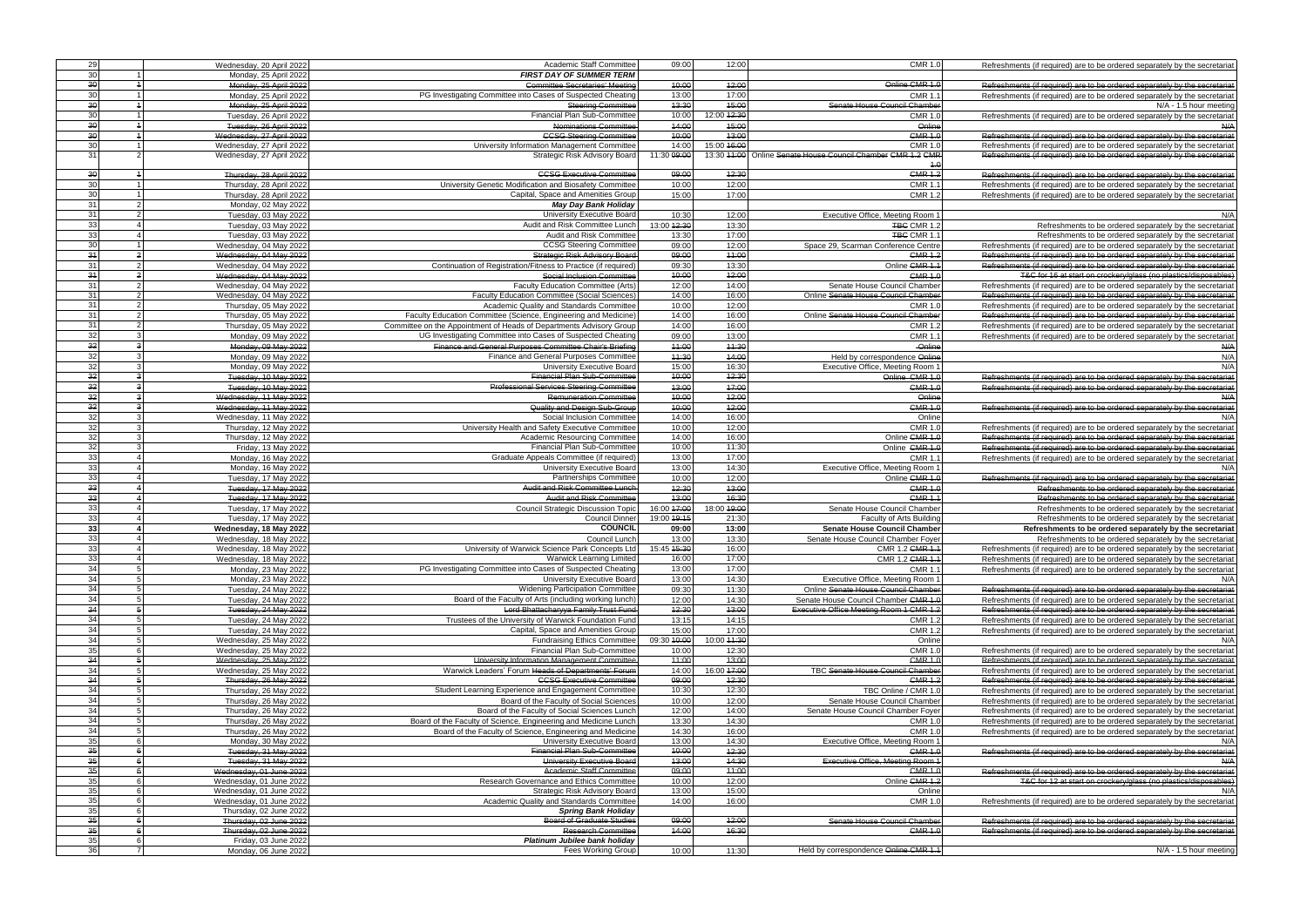| 36        | $\overline{7}$  | Monday, 06 June 2022                           | Senate-Steering Committee                                                                 | 13:30          | 15:00          | Argent Court Online Senate House Council Chamber | N/A - 1.5 hour meeting                                                                                                                                                                                                                                                                                                                                                                                                                                                                                                                                      |
|-----------|-----------------|------------------------------------------------|-------------------------------------------------------------------------------------------|----------------|----------------|--------------------------------------------------|-------------------------------------------------------------------------------------------------------------------------------------------------------------------------------------------------------------------------------------------------------------------------------------------------------------------------------------------------------------------------------------------------------------------------------------------------------------------------------------------------------------------------------------------------------------|
| 36        |                 |                                                | Warwick University Training Ltd., Warwick University Services Ltd. and Warwick University |                |                |                                                  |                                                                                                                                                                                                                                                                                                                                                                                                                                                                                                                                                             |
|           |                 | Monday, 06 June 2022                           | <b>Enterprises Ltd Boards</b>                                                             | 15:30          | 17:00          | <b>CMR 1.2</b>                                   | N/A - 1.5 hour meeting                                                                                                                                                                                                                                                                                                                                                                                                                                                                                                                                      |
| 36        | $\overline{7}$  |                                                | University of Warwick Science Park Board                                                  | 09:15          | 10:00          | <b>CMR 1.2</b>                                   |                                                                                                                                                                                                                                                                                                                                                                                                                                                                                                                                                             |
|           | $\overline{7}$  | Tuesday, 07 June 2022                          |                                                                                           | 10:00          | 10:45          |                                                  | Refreshments (if required) are to be ordered separately by the secretariat                                                                                                                                                                                                                                                                                                                                                                                                                                                                                  |
| 36        |                 | Tuesday, 07 June 2022                          | University of Warwick Science Business Innovation Centre Ltd                              |                |                | <b>CMR 1.2</b>                                   | Refreshments (if required) are to be ordered separately by the secretariat                                                                                                                                                                                                                                                                                                                                                                                                                                                                                  |
| 36        | $\overline{7}$  | Tuesday, 07 June 2022                          | University of Warwick Science Park Innovation Centre Ltd                                  | 10:45          | 11:45          | <b>CMR 1.2</b>                                   | Refreshments (if required) are to be ordered separately by the secretariat                                                                                                                                                                                                                                                                                                                                                                                                                                                                                  |
| 36        | $\overline{z}$  | Tuesday, 07 June 2022                          | University of Warwick Science Park Concepts Ltd                                           | 42:00          | 42:30          | <b>CMR 1.2</b>                                   | Refreshments (if required) are to be ordered separately by the secretariat                                                                                                                                                                                                                                                                                                                                                                                                                                                                                  |
| 36        | $\overline{z}$  | Tuesday, 07 June 2022                          | <b>Warwick Learning Limited</b>                                                           | 42:30          | 43:30          | <b>CMR 1.2</b>                                   | Refreshments (if required) are to be ordered separately by the secretariat                                                                                                                                                                                                                                                                                                                                                                                                                                                                                  |
| 36        | <sup>7</sup>    | Tuesday, 07 June 2022                          | Financial Plan Sub-Committee                                                              | 14:00          | 16:30          | <b>CMR 1.0</b>                                   | Refreshments (if required) are to be ordered separately by the secretariat                                                                                                                                                                                                                                                                                                                                                                                                                                                                                  |
| 36        |                 | Wednesday, 08 June 2022                        | <b>CCSG Steering Committee</b>                                                            | 10:00          | 13:00          | <b>CMR 1.0</b>                                   | Refreshments (if required) are to be ordered separately by the secretariat                                                                                                                                                                                                                                                                                                                                                                                                                                                                                  |
| 36        | $\overline{7}$  | Wednesday, 08 June 2022                        | University Health and Safety Committee                                                    | 13:00          | 15:00          | <b>CMR 1.0</b>                                   | Refreshments (if required) are to be ordered separately by the secretariat                                                                                                                                                                                                                                                                                                                                                                                                                                                                                  |
| 36        | $\overline{7}$  | Wednesday, 08 June 2022                        | Quality and Design Sub-Group                                                              | 15:00          | 17:00          | <b>CMR 1.0</b>                                   | Refreshments (if required) are to be ordered separately by the secretariat                                                                                                                                                                                                                                                                                                                                                                                                                                                                                  |
| 36        |                 | Wednesday, 08 June 2022                        | <b>Strategic Risk Advisory Board</b>                                                      | 09:00          | 44:00          | GMR 1.2 GMR 1.0                                  | Refreshments (if required) are to be ordered separately by the secretariat                                                                                                                                                                                                                                                                                                                                                                                                                                                                                  |
| 36        |                 | Wednesday, 08 June 2022                        | Academic Resourcing Committee Meeting with Heads of Departments                           | 16:00          | 17:00          | <b>CMR 1.0</b>                                   | N/A - 1 hour meeting                                                                                                                                                                                                                                                                                                                                                                                                                                                                                                                                        |
| 36        |                 | Thursday, 09 June 2022                         | <b>Research Committee</b>                                                                 | 10:00          | 12:30          | Online CMR 1.0                                   | Refreshments (if required) are to be ordered separately by the secretariat                                                                                                                                                                                                                                                                                                                                                                                                                                                                                  |
| 36        |                 | Thursday, 09 June 2022                         | Board of Graduate Studies                                                                 | 13:00 09:00    | 16:00 42:00    | Senate House Council Chamber                     | Refreshments (if required) are to be ordered separately by the secretariat                                                                                                                                                                                                                                                                                                                                                                                                                                                                                  |
| 36        |                 | Friday, 10 June 2022                           | Academic Staff Committee                                                                  | 09:00          | 11:00          | <b>CMR 1.0</b>                                   | Refreshments (if required) are to be ordered separately by the secretariat                                                                                                                                                                                                                                                                                                                                                                                                                                                                                  |
| 37        |                 | Monday, 13 June 2022                           | <b>Art Collection Committee</b>                                                           | 40:00          | 42:00          | <b>CMR 1.1</b>                                   | T&C for 10 at start on crockery/glass (no plastics/disposables)                                                                                                                                                                                                                                                                                                                                                                                                                                                                                             |
| 37        |                 | Monday, 13 June 2022                           | Financial Control and Compliance Group                                                    | 10:00          | 12:30          | <b>CMR 1.2</b>                                   | Refreshments (if required) are to be ordered separately by the secretariat                                                                                                                                                                                                                                                                                                                                                                                                                                                                                  |
| 37        |                 | Monday, 13 June 2022                           | <b>Remuneration Committee</b>                                                             | 10:30          | 12:30          | Online                                           | N/A                                                                                                                                                                                                                                                                                                                                                                                                                                                                                                                                                         |
| 37        |                 | Monday, 13 June 2022                           | University Executive Board                                                                | 13:00          | 14:30          | Executive Office, Meeting Room 1                 | N/A                                                                                                                                                                                                                                                                                                                                                                                                                                                                                                                                                         |
| 37        |                 | Monday, 13 June 2022                           | Graduate Appeals Committee (if required)                                                  | 13:00          | 17:00          | <b>CMR 1.1</b>                                   | Refreshments (if required) are to be ordered separately by the secretariat                                                                                                                                                                                                                                                                                                                                                                                                                                                                                  |
| 37        |                 | Tuesday, 14 June 2022                          | UG Investigating Committee into Cases of Suspected Cheating                               | 09:00          | 13:00          | <b>CMR 1.1</b>                                   | Refreshments (if required) are to be ordered separately by the secretariat                                                                                                                                                                                                                                                                                                                                                                                                                                                                                  |
| 37        | $\mathsf{R}$    |                                                |                                                                                           |                |                | Online                                           |                                                                                                                                                                                                                                                                                                                                                                                                                                                                                                                                                             |
| 37        | -8              | Tuesday, 14 June 2022                          | Students' Union and University Liaison Group                                              | 11:00          | 13:00<br>14:30 | Online                                           | Refreshments (if required) are to be ordered separately by the secretariat                                                                                                                                                                                                                                                                                                                                                                                                                                                                                  |
|           | $\mathsf{R}$    | Tuesday, 14 June 2022                          | Investment Sub-Committee                                                                  | 12:30          |                |                                                  | N/A                                                                                                                                                                                                                                                                                                                                                                                                                                                                                                                                                         |
| 37        |                 | Tuesday, 14 June 2022                          | <b>Education Committee</b>                                                                | 14:00          | 17:00          | <b>CMR 1.0</b>                                   | Refreshments (if required) are to be ordered separately by the secretariat                                                                                                                                                                                                                                                                                                                                                                                                                                                                                  |
| 37        | $\mathsf{R}$    | Wednesday, 15 June 2022                        | <b>Honorary Degrees Committee</b>                                                         | 10:00          | 11:00          | Online                                           | N/A                                                                                                                                                                                                                                                                                                                                                                                                                                                                                                                                                         |
| 37        | $\mathbf{a}$    | Tuesday, 14 June 2022                          | Students' Union and University Liaison Group                                              | 40:00          | 42:00          | Meeting Room 2, Students' Union                  | Refreshments (if required) are to be ordered separately by the secretariat                                                                                                                                                                                                                                                                                                                                                                                                                                                                                  |
| 37        |                 | Wednesday, 15 June 2022                        | <b>SENATE</b>                                                                             | 14:00          | 16:30          | Online Senate House Council Chamber              | Refreshments to be ordered separately by the secretariat                                                                                                                                                                                                                                                                                                                                                                                                                                                                                                    |
| 37        |                 | Thursday, 16 June 2022                         | University Professorial Promotions Committee                                              | 09:00          | 13:00          | <b>CMR 1.2</b>                                   | Refreshments (if required) are to be ordered separately by the secretariat                                                                                                                                                                                                                                                                                                                                                                                                                                                                                  |
| 37        |                 | Thursday, 16 June 2022                         | <b>Art Collection Committee</b>                                                           | 10:00          | 12:00          | <b>CMR 1.1</b>                                   | T&C for 10 at start on crockery/glass (no plastics/disposables)                                                                                                                                                                                                                                                                                                                                                                                                                                                                                             |
| 37        |                 | Thursday, 16 June 2022                         | University Information Management Executive Committee                                     | 10:00          | 12:00          | <b>CMR 1.0</b>                                   | Refreshments (if required) are to be ordered separately by the secretariat                                                                                                                                                                                                                                                                                                                                                                                                                                                                                  |
| 37        |                 | Thursday, 16 June 2022                         | <b>Policy Oversight Group</b>                                                             | 14:00          | 16:00          | <b>CMR 1.0</b>                                   | Refreshments (if required) are to be ordered separately by the secretariat                                                                                                                                                                                                                                                                                                                                                                                                                                                                                  |
| 37        |                 | Saturday, 18 June 2022                         | <b>OPEN DAY</b>                                                                           |                |                |                                                  |                                                                                                                                                                                                                                                                                                                                                                                                                                                                                                                                                             |
| 38        |                 | Monday, 20 June 2022                           | PG Investigating Committee into Cases of Suspected Cheating                               | 13:00          | 17:00          | <b>CMR 1.1</b>                                   | Refreshments (if required) are to be ordered separately by the secretariat                                                                                                                                                                                                                                                                                                                                                                                                                                                                                  |
| 38        |                 | Monday, 20 June 2022                           | University Executive Board                                                                | 13:00          | 14:30          | Executive Office, Meeting Room 1                 | N/A                                                                                                                                                                                                                                                                                                                                                                                                                                                                                                                                                         |
| 38        |                 | Monday, 20 June 2022                           | University Executive Board (Finance)                                                      | 44:45          | 16:45          | Executive Office, Meeting Room 1                 | N/A                                                                                                                                                                                                                                                                                                                                                                                                                                                                                                                                                         |
| 38        |                 | Tuesday, 21 June 2022                          | Academic Resourcing Committee                                                             | 10:00          | 12:00          | Online CMR 1.0                                   | Refreshments (if required) are to be ordered separately by the secretariat                                                                                                                                                                                                                                                                                                                                                                                                                                                                                  |
| 38        |                 |                                                |                                                                                           |                |                | <b>CMR 1.0</b>                                   |                                                                                                                                                                                                                                                                                                                                                                                                                                                                                                                                                             |
| 38        |                 | Tuesday, 21 June 2022                          | Finance and General Purposes Committee Lunch                                              | 12:30          | 13:30          | <b>CMR 1.2</b>                                   | Refreshments to be ordered separately by the secretariat                                                                                                                                                                                                                                                                                                                                                                                                                                                                                                    |
|           |                 | Tuesday, 21 June 2022                          | Finance and General Purposes Committee Chair's Briefing                                   | 13:00          | 13:30          |                                                  | N/A                                                                                                                                                                                                                                                                                                                                                                                                                                                                                                                                                         |
| 38        | q               | Tuesday, 21 June 2022                          | Finance and General Purposes Committee                                                    | 13:30          | 16:00          | <b>CMR 1.0</b>                                   | Refreshments to be ordered separately by the secretariat                                                                                                                                                                                                                                                                                                                                                                                                                                                                                                    |
| 38        |                 | Wednesday, 22 June 2022                        | University Estate and Environment Committee Chair's Briefing                              | 10:00          | 10:30          | <b>CMR 1.2</b>                                   | N/A                                                                                                                                                                                                                                                                                                                                                                                                                                                                                                                                                         |
| 38        |                 | Wednesday, 22 June 2022                        | University Estate and Environment Committee                                               | 10:30          | 12:30          | <b>CMR 1.0</b>                                   | Refreshments to be ordered separately by the secretariat                                                                                                                                                                                                                                                                                                                                                                                                                                                                                                    |
| 38        |                 | Wednesday, 22 June 2022                        | University Estate and Environment Committee Lunch                                         | 12:30          | 14:00 43:30    | <b>CMR 1.2</b>                                   | Refreshments to be ordered separately by the secretariat                                                                                                                                                                                                                                                                                                                                                                                                                                                                                                    |
| 38        |                 | Wednesday, 22 June 2022                        | Warwick Leaders' Forum Heads of Departments' Forum                                        | 14:30          | 16:30          | TBC Senate House Council Chamber                 |                                                                                                                                                                                                                                                                                                                                                                                                                                                                                                                                                             |
|           |                 |                                                |                                                                                           | 44:00          | 47:00          |                                                  | Refreshments (if required) are to be ordered separately by the secretariat                                                                                                                                                                                                                                                                                                                                                                                                                                                                                  |
| 38        |                 | Thursday, 23 June 2022                         | <b>Nominations Committee</b>                                                              | 10:00          | 11:00          | Online                                           |                                                                                                                                                                                                                                                                                                                                                                                                                                                                                                                                                             |
| 38        |                 | Thursday, 23 June 2022                         | <b>Academic Resourcing Committee</b>                                                      | 44:00          | 46:00          | <b>CMR 1.0</b>                                   | Refreshments (if required) are to be ordered separately by the secretariat                                                                                                                                                                                                                                                                                                                                                                                                                                                                                  |
| 38        |                 | Thursday, 23 June 2022                         | Joint Consultative Committee                                                              | 14:00          | 16:00          | CMR 1.2                                          | Refreshments (if required) are to be ordered separately by the secretariat                                                                                                                                                                                                                                                                                                                                                                                                                                                                                  |
| 38        |                 | Thursday, 23 June 2022                         | <b>UPS Trustee Board</b>                                                                  | 09:00          | 14:00          | <b>CMR 1.1</b>                                   | Refreshments (if required) are to be ordered separately by the secretariat                                                                                                                                                                                                                                                                                                                                                                                                                                                                                  |
| 38        |                 | Friday, 24 June 2022                           | <b>UPS Trustee Board</b>                                                                  | 09:00          | 44:00          | <b>CMR 1.1</b>                                   | Refreshments (if required) are to be ordered separately by the secretariat                                                                                                                                                                                                                                                                                                                                                                                                                                                                                  |
| 38        |                 | Saturday, 25 June 2022                         | <b>OPEN DAY</b>                                                                           |                |                |                                                  |                                                                                                                                                                                                                                                                                                                                                                                                                                                                                                                                                             |
| 39        | 10 <sup>1</sup> | Monday, 27 June 2022                           | Senate-Steering Committee                                                                 | 10:00          | 11:30          | Online Senate House Council Chamber              | N/A - 1.5 hour meeting                                                                                                                                                                                                                                                                                                                                                                                                                                                                                                                                      |
| 39        | 10              | Tuesday, 28 June 2022                          | Committee on the Appointment of Heads of Departments Advisory Group                       | 10:00          | 12:00          | <b>CMR 1.2</b>                                   | Refreshments (if required) are to be ordered separately by the secretariat                                                                                                                                                                                                                                                                                                                                                                                                                                                                                  |
| 39        | 10              | Tuesday, 28 June 2022                          | University Information Management Committee                                               | 11:00          | 12:00 13:00    | <b>CMR 1.0</b>                                   | Refreshments (if required) are to be ordered separately by the secretariat                                                                                                                                                                                                                                                                                                                                                                                                                                                                                  |
| 39        | 40              | Wednesday, 29 June 2022                        | <b>Strategic Risk Advisory Board</b>                                                      | 09:00          | 44:00          | <b>CMR 1.1</b>                                   | Refreshments (if required) are to be ordered separately by the secretariat                                                                                                                                                                                                                                                                                                                                                                                                                                                                                  |
| 39        | $\overline{40}$ | Wednesday, 29 June 2022                        | First Year Board of Examiners for the Faculty of Arts                                     | 40:00          | 43:00          | <b>CMR 1.0</b>                                   | Refreshments (if required) are to be ordered separately by the secretariat                                                                                                                                                                                                                                                                                                                                                                                                                                                                                  |
| 39        | 10              | Thursday, 30 June 2022                         | <b>Widening Participation Committee</b>                                                   | 09:30          | 11:30          | Senate House Council Chamber                     | Refreshments (if required) are to be ordered separately by the secretariat                                                                                                                                                                                                                                                                                                                                                                                                                                                                                  |
| 39        | $\overline{40}$ |                                                | First Year Board of Examiners for the Faculty of Science. Engineering and Medicine        |                | 43:00          | <b>CMR 1.0</b>                                   |                                                                                                                                                                                                                                                                                                                                                                                                                                                                                                                                                             |
| 39        | 40              | Thursday, 30 June 2022                         | First Year Board of Examiners for the Faculty of Social Sciences                          | 40:00<br>40:00 | 43:00          | S2.77 (Cowling)                                  | Refreshments (if required) are to be ordered separately by the secretariat                                                                                                                                                                                                                                                                                                                                                                                                                                                                                  |
|           |                 | Thursday, 30 June 2022                         |                                                                                           |                |                |                                                  | Refreshments (if required) are to be ordered separately by the secretariat                                                                                                                                                                                                                                                                                                                                                                                                                                                                                  |
| 39        |                 |                                                |                                                                                           |                |                |                                                  |                                                                                                                                                                                                                                                                                                                                                                                                                                                                                                                                                             |
|           |                 | Saturday, 02 July 2022                         | <b>LAST DAY OF SUMMER TERM</b>                                                            |                |                |                                                  |                                                                                                                                                                                                                                                                                                                                                                                                                                                                                                                                                             |
| 40        |                 | Monday, 04 July 2022                           | University Executive Board                                                                | 13:00          | 14:30          | Executive Office, Meeting Room 1                 |                                                                                                                                                                                                                                                                                                                                                                                                                                                                                                                                                             |
| 40        |                 | Tuesday, 05 July 2022                          | <b>Warwick Celebrates ceremonies</b>                                                      |                |                |                                                  | N/A                                                                                                                                                                                                                                                                                                                                                                                                                                                                                                                                                         |
| 40        |                 | Tuesday, 05 July 2022                          | <b>Aegrotat Committee</b>                                                                 | 09:00          | 13:00          | <b>CMR 1.2</b>                                   |                                                                                                                                                                                                                                                                                                                                                                                                                                                                                                                                                             |
| $4\theta$ |                 | Wednesday, 06 July 2022                        | Quality and Design Sub-Group                                                              | 40:00          | 42:00          | <b>CMR 1.0</b>                                   |                                                                                                                                                                                                                                                                                                                                                                                                                                                                                                                                                             |
| 40        |                 | Wednesday, 06 July 2022                        | <b>Warwick Celebrates ceremonies</b>                                                      |                |                |                                                  |                                                                                                                                                                                                                                                                                                                                                                                                                                                                                                                                                             |
| 40        |                 | Wednesday, 06 July 2022                        | <b>SENATE</b>                                                                             | 14:30 44:00    | 17:00 46:30    | Online Senate House Council Chamber              |                                                                                                                                                                                                                                                                                                                                                                                                                                                                                                                                                             |
| 40        |                 | Thursday, 07 July 2022                         | <b>Warwick Celebrates ceremonies</b>                                                      |                |                |                                                  |                                                                                                                                                                                                                                                                                                                                                                                                                                                                                                                                                             |
| 40        |                 | Thursday, 07 July 2022                         | University Genetic Modification and Biosafety Committee                                   | 10:00          | 12:00          | <b>CMR 1.1</b>                                   |                                                                                                                                                                                                                                                                                                                                                                                                                                                                                                                                                             |
| 40        |                 | Thursday, 07 July 2022                         | Capital, Space and Amenities Group                                                        | 15:00          | 17:00          | <b>CMR 1.2</b>                                   |                                                                                                                                                                                                                                                                                                                                                                                                                                                                                                                                                             |
| 40        |                 |                                                | <b>Warwick Celebrates ceremonies</b>                                                      |                |                |                                                  |                                                                                                                                                                                                                                                                                                                                                                                                                                                                                                                                                             |
|           |                 | Friday, 08 July 2022                           |                                                                                           |                |                |                                                  |                                                                                                                                                                                                                                                                                                                                                                                                                                                                                                                                                             |
| 40        |                 | Saturday, 09 July 2022                         | <b>Warwick Celebrates ceremonies</b>                                                      |                |                |                                                  |                                                                                                                                                                                                                                                                                                                                                                                                                                                                                                                                                             |
| 40        |                 | Sunday, 10 July 2022                           | <b>Warwick Celebrates ceremonies</b>                                                      |                |                |                                                  |                                                                                                                                                                                                                                                                                                                                                                                                                                                                                                                                                             |
| 41        |                 | Monday, 11 July 2022                           | <b>Warwick Celebrates ceremonies</b>                                                      |                |                |                                                  |                                                                                                                                                                                                                                                                                                                                                                                                                                                                                                                                                             |
| 41        |                 | Monday, 11 July 2022                           | <b>Fees Working Group</b>                                                                 | 40:00          | 44:30          | Held by correspondence Online CMR 1.2            |                                                                                                                                                                                                                                                                                                                                                                                                                                                                                                                                                             |
| 41        |                 | Monday, 11 July 2022                           | Graduate Appeals Committee (if required)                                                  | 13:00          | 17:00          | <b>CMR 1.1</b>                                   |                                                                                                                                                                                                                                                                                                                                                                                                                                                                                                                                                             |
| 41        |                 | Monday, 11 July 2022                           | University Executive Board                                                                | 13:00          | 14:30          | Executive Office, Meeting Room 1                 |                                                                                                                                                                                                                                                                                                                                                                                                                                                                                                                                                             |
| 41<br>41  |                 | Tuesday, 12 July 2022<br>Tuesday, 12 July 2022 | <b>Warwick Celebrates ceremonies</b><br>Audit and Risk Committee                          | 10:00          | 13:30          | <b>CMR 1.1</b>                                   | Refreshments (if required) are to be ordered separately by the secretariat<br>Refreshments (if required) are to be ordered separately by the secretariat<br>Refreshments to be ordered separately by the secretariat<br>Refreshments (if required) are to be ordered separately by the secretariat<br>Refreshments (if required) are to be ordered separately by the secretariat<br>N/A - 1.5 hour meeting<br>Refreshments (if required) are to be ordered separately by the secretariat<br>N/A<br>Refreshments to be ordered separately by the secretariat |